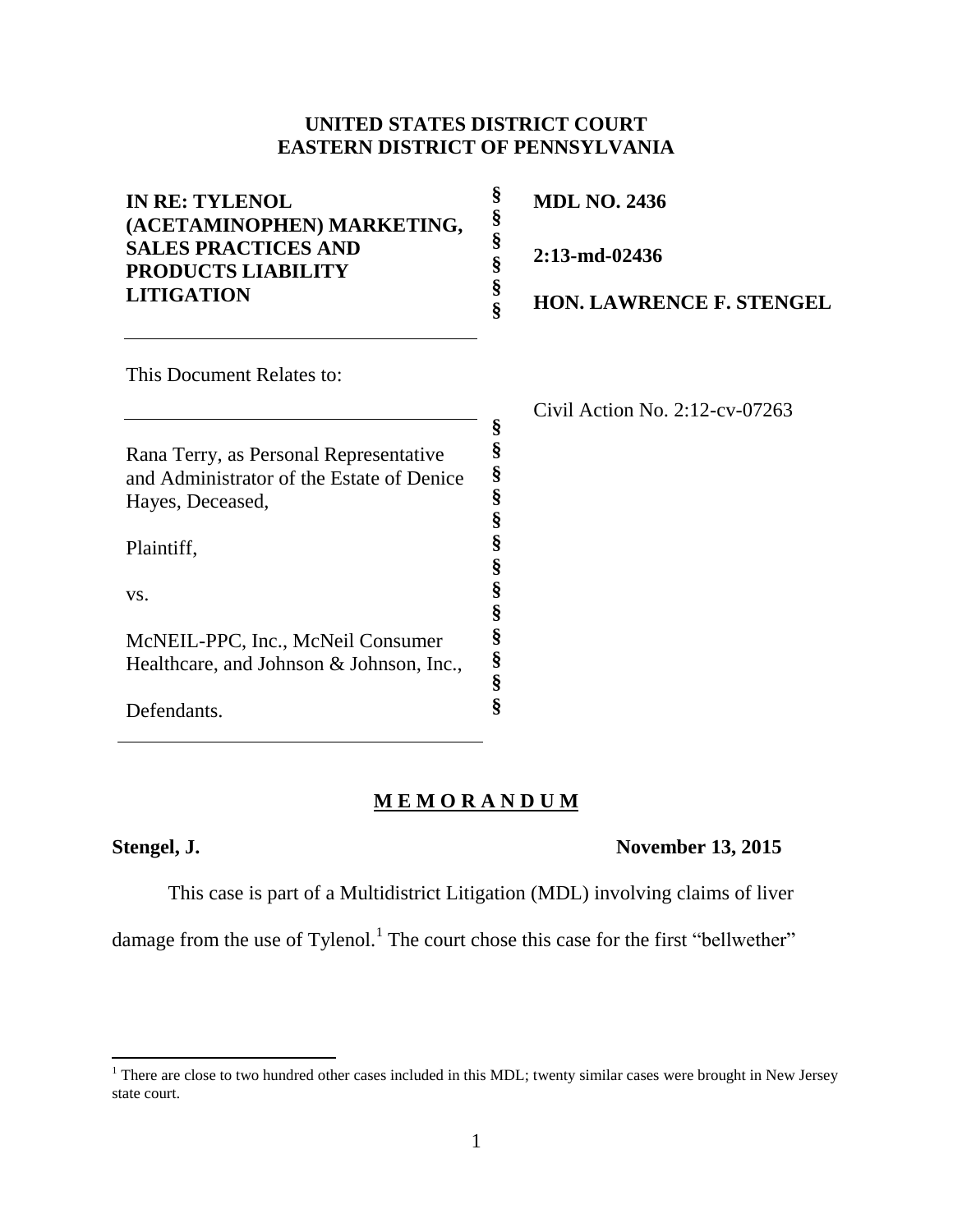trial.<sup>2</sup> Plaintiff Rana Terry claims that her sister, Denice Hayes, died of acute liver failure after taking Tylenol "as directed."<sup>3</sup> All events relevant to this claim took place in Alabama; Ms. Terry and Ms. Hayes were Alabama residents. The decedent's sister asserted a wrongful death claim against Johnson & Johnson and McNeil—the makers of Tylenol—on behalf of her estate. $^4$  The defendants argue that the Alabama wrongful death statute is unconstitutional under BMW of N. Am. v. Gore, 517 U.S. 559 (1996), and its progeny. They have moved for summary judgment. For the reasons set forth below, I will deny their motion for summary judgment.

### **I. The Alabama Wrongful Death Statute**

In Alabama, a wrongful death action is statutory and does not exist at common law. See, e.g., Downtown Nursing Home, Inc. v. Pool, 375 So. 2d 465, 466 (Ala. 1979). The Alabama wrongful death statute, Ala. Code. § 6-5-410(a)(1975), is like no other in the United States.<sup>5</sup> "In Alabama, only punitive damages are available in wrongful death actions, and these damages may be awarded against a defendant based on its negligent

 $\overline{a}$ 

 $2$  A "bellwether" case is a test case. "Bellwether" trials should produce representative verdicts and settlements. The parties can use these verdicts and settlements to gauge the strength of the common MDL claims to determine if a global resolution of the MDL is possible. See FEDERAL JUDICIAL CENTER, MANUAL FOR COMPLEX LITIGATION, FOURTH EDITION 360 (2004); DUKE LAW CENTER FOR JUDICIAL STUDIES, MDL STANDARDS AND BEST PRACTICES 16-21 (2014).

<sup>&</sup>lt;sup>3</sup> See Compl., 12-cv-07263, Doc. No. 1.

 $^{4}$  I previously found that Alabama, not New Jersey, law applied to the plaintiff's wrongful death claim. See Doc. No. 40, 41 (Punitive Damages Choice of Law decision); In re Tylenol (Acetaminophen) Marketing, Sales Practices and Products Liability Litigation (Terry v. McNeil, et al.), 13-md-2436, Civil Action No. 2:12–cv–07263, 2015 WL 2417411 (E.D. Pa. May 20, 2015).

 $<sup>5</sup>$  For a more elaborate discussion of the unique nature of Alabama's wrongful death statute, see Doc. No. 40</sup> (Punitive Damages Choice of Law decision); In re Tylenol (Acetaminophen) Marketing, Sales Practices and Products Liability Litigation (Terry v. McNeil, et al.), 13-md-2436, Civil Action No. 2:12–cv–07263, 2015 WL 2417411 (E.D. Pa. May 20, 2015).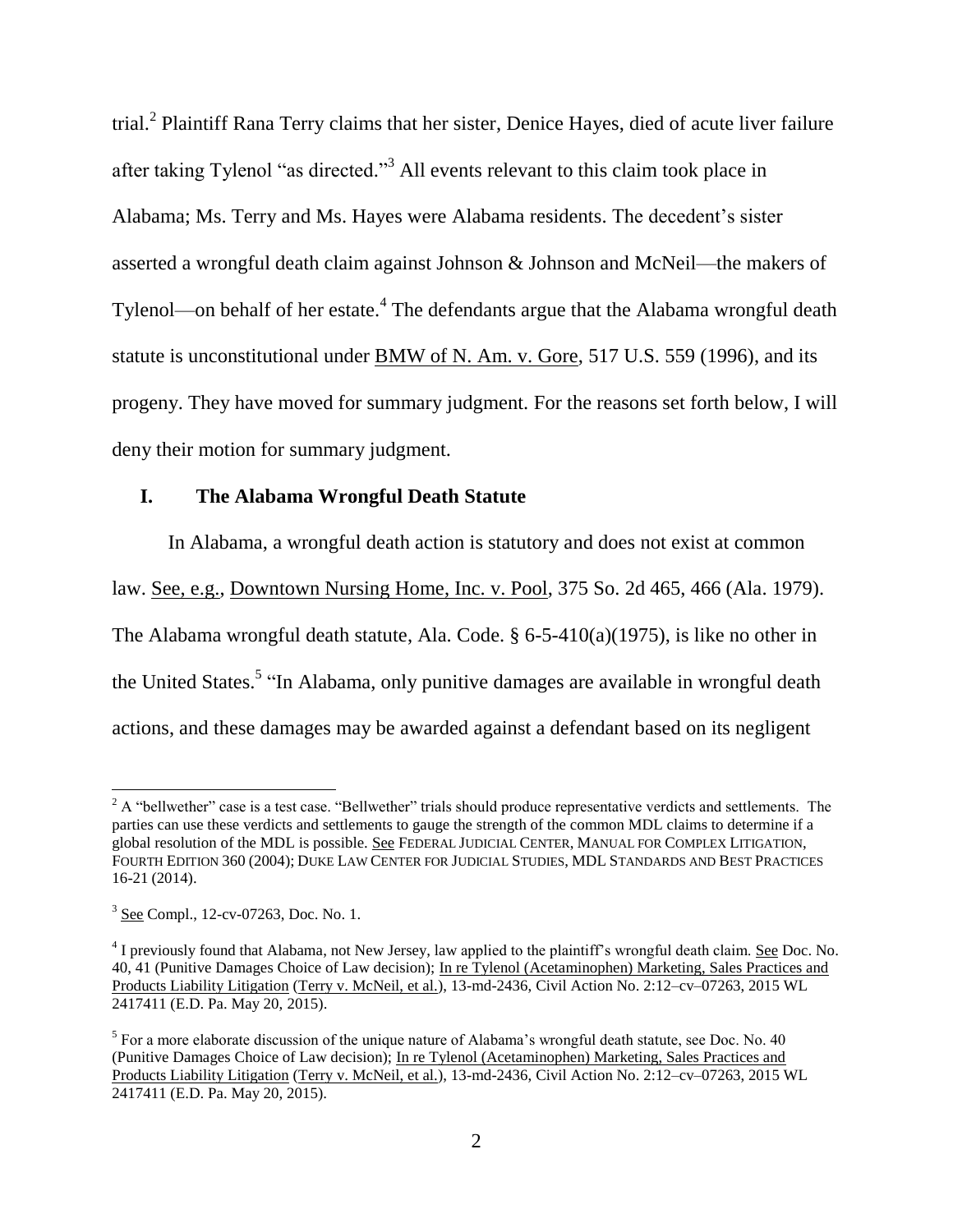conduct." Alabama Power Co. v. Turner, 575 So.2d 551, 556 (Ala. 1991), *cert. denied*, 500 U.S. 953 (1991). <sup>6</sup> The statute does not allow for compensatory damages or consideration of the decedent's losses. See, e.g, Roe v. Michelin N. Am., Inc., 613 F.3d 1058, 1065 (11th Cir. 2010); ALA. PATTERN JURY INST. 11.28. The focus of a wrongful death claim under Alabama law is on the defendants' conduct. See, e.g., Atkins v. Lee, 603 So. 2d 937, 943 (Ala. 1992)(quoting ALA. PATTERN JURY INST. 11.28).The Alabama legislature and courts have made clear: the statute is intended to protect lives by imposing damages on tortfeasors causing death. See, e.g., Hatas v. Partin, 175 So. 2d 759, 761 (Ala. 1965).<sup>7</sup> By making a wrongful death "expensive," Alabama seeks to deter similar

<sup>&</sup>lt;sup>6</sup> See, e.g., Louis Pizitz Dry Goods Co., Inc. v. Yeldell, 274 U.S. 112, 114 (1927)("The Supreme Court of Alabama has repeatedly ruled that the statute is aimed at the prevention of death by wrongful act or omission."(citations omitted)); Savannah & M.R. Co. v. Shearer, 58 Ala. 672, 680 (1877)("The damages [under the wrongful death statute] are punitive, and they are none the less so, in consequence of the direction the statute gives to the damages when recovered. They are assessed against the railroad 'to prevent homicides.'"); Campbell v. Williams, 638 So.2d 804, 809 (Ala. 1994); Boudreaux v. Pettaway, 108 So.3d 486, 496-98 (Ala. 2012)(reaffirming the purpose of the wrongful death statute as protecting the lives of Alabama citizens), *overruled on other grounds by*, Gillis v. Frazier, --- So.3d ----, 2014 WL 3796382, at \*6 (Ala. Aug. 1, 2014).

<sup>&</sup>lt;sup>7</sup> See also Louis Pizitz Dry Goods Co., Inc. v. Yeldell, 274 U.S. 112, 114 (1927) ("The Supreme Court of Alabama has repeatedly ruled that the statute is aimed at the prevention of death by wrongful act or omission."(citations omitted)); Savannah & M.R. Co. v. Shearer, 58 Ala. 672, 680 (1877)("The damages [under the wrongful death statute] are punitive, and they are none the less so, in consequence of the direction the statute gives to the damages when recovered. They are assessed against the railroad 'to prevent homicides.'"); Geohagan v. General Motors Corp., 279 So.2d 436, 439 (Ala. 1973)("Our decisions since the enactment of our wrongful death acts have made it clear that such acts are intended to protect human life, to prevent homicide, and to impose civil punishment on takers of human life. The damages awarded are punitive in nature. The personal representative in prosecuting a wrongful death action acts as an agent of legislative appointment for declaring the public policy evidenced by the wrongful death acts."); Industrial Chemical & Fiberglass Corp. v. Chandler, 547 So.2d 812, 818 (Ala. 1988)("[T]he statute is 'punitive' in its purposes, but that '[p]reservation of life-prevention of its destruction by the wrongful acts or omission of another, is the subject of the statute; and all its provisions are but machinery for carrying it into effect.'"); Alabama Power Co. v. Turner, 575 So.2d 551, 556 (Ala. 1991), *cert. denied*, 500 U.S. 953 (1991)("The protection of the lives of its citizens is certainly a legitimate state interest. By allowing punitive damages to be assessed against defendants in wrongful death actions in a manner different from the way punitive damages are assessed in other civil actions, the legislature has undoubtably recognized that no arbitrary cap can be placed on the value of human life and is 'attempt [ing] to preserve human life by making homicide expensive.'" (quoting Louis Pizitz Dry Goods, 274 U.S. at 116)); Lemond Const. Co. v. Wheeler, 669 So.2d 855, 864-67 (Ala. 1995)(Maddox, J., concurring); Tillis Trucking Co., Inc. v. Moses, 748 So.2d 874, 889 (Ala. 1999); Boudreaux v. Pettaway, 108 So.3d 486, 496-98 (Ala. 2012)(reaffirming the purpose of the wrongful death statute as protecting the lives of Alabama citizens), *overruled on other grounds by*, Gillis v. Frazier, --- So.3d ----, 2014 WL 3796382, at \*6 (Ala. Aug. 1, 2014).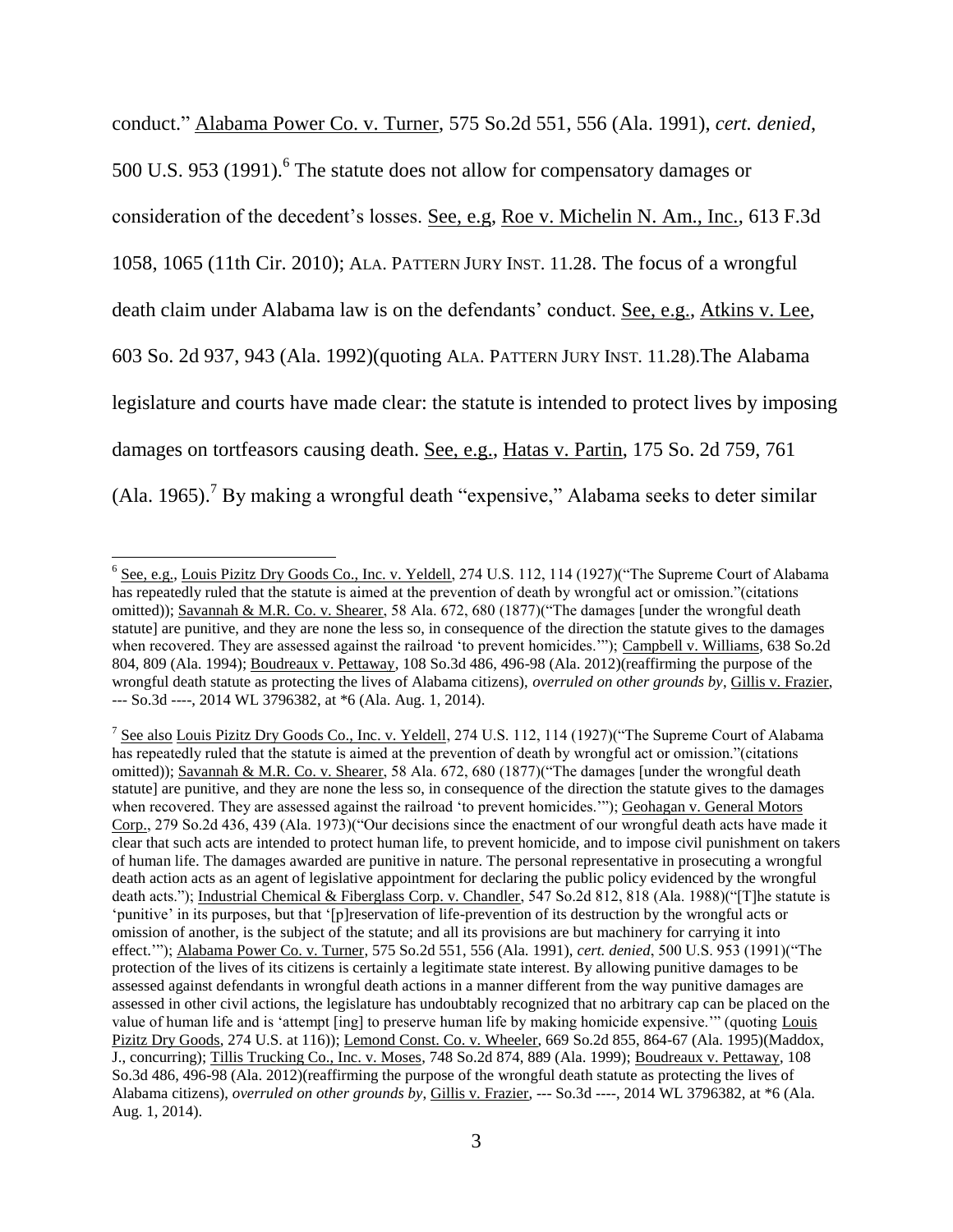tortious conduct. See Louis Pizitz Dry Goods Co. v. Yeldell, 274 U.S. 112, 116 (1927)(explaining that the Alabama statute was an "attempt to preserve human life by making homicide expensive"); Tillis Trucking Co., Inc. v. Moses, 748 So.2d 874, 889 (Ala. 1999)(explaining that the goal of the statute is "preservation of life because of the enormity of the wrong, the uniqueness of the injury, and the finality of death")(citation omitted)).

"In calculating a damage award, an Alabama Wrongful Death Act jury is instructed to consider: (1) the finality of death, (2) the propriety of punishing the defendant, (3) whether the defendant could have prevented the victim's death, (4) how difficult it would have been for the defendant to have prevented the death, and (5) the public's interest in deterring others from engaging in conduct like the defendant's." Roe v. Michelin N. Am., Inc., 613 F.3d 1058, 1065 (11th Cir. 2010)(citing Tillis Trucking, 748 So.2d at 889). "Because the policy of [Alabama] is to regard human life as being beyond measure in terms of dollars, the jury must disregard the decedent's wealth or lack of wealth, it must disregard the decedent's potential for accumulating great wealth or lack of potential to accumulate wealth; and it must disregard his or her talents and education, or lack of them, as well as his or her station in life." Campbell v. Williams, 638 So.2d 804, 811 (Ala. 1994).

The statute and its punitive scheme date back to the late 1800s.<sup>8</sup> See Louis Pizitz Dry Goods Co., Inc. v. Yeldell, 274 U.S. 112, 114 (1927)("The legislation now

<sup>&</sup>lt;sup>8</sup> See, e.g., Louis Pizitz Dry Goods Co., Inc. v. Yeldell, 274 U.S. 112, 114 (1927)("The Supreme Court of Alabama has repeatedly ruled that the statute is aimed at the prevention of death by wrongful act or omission."(citations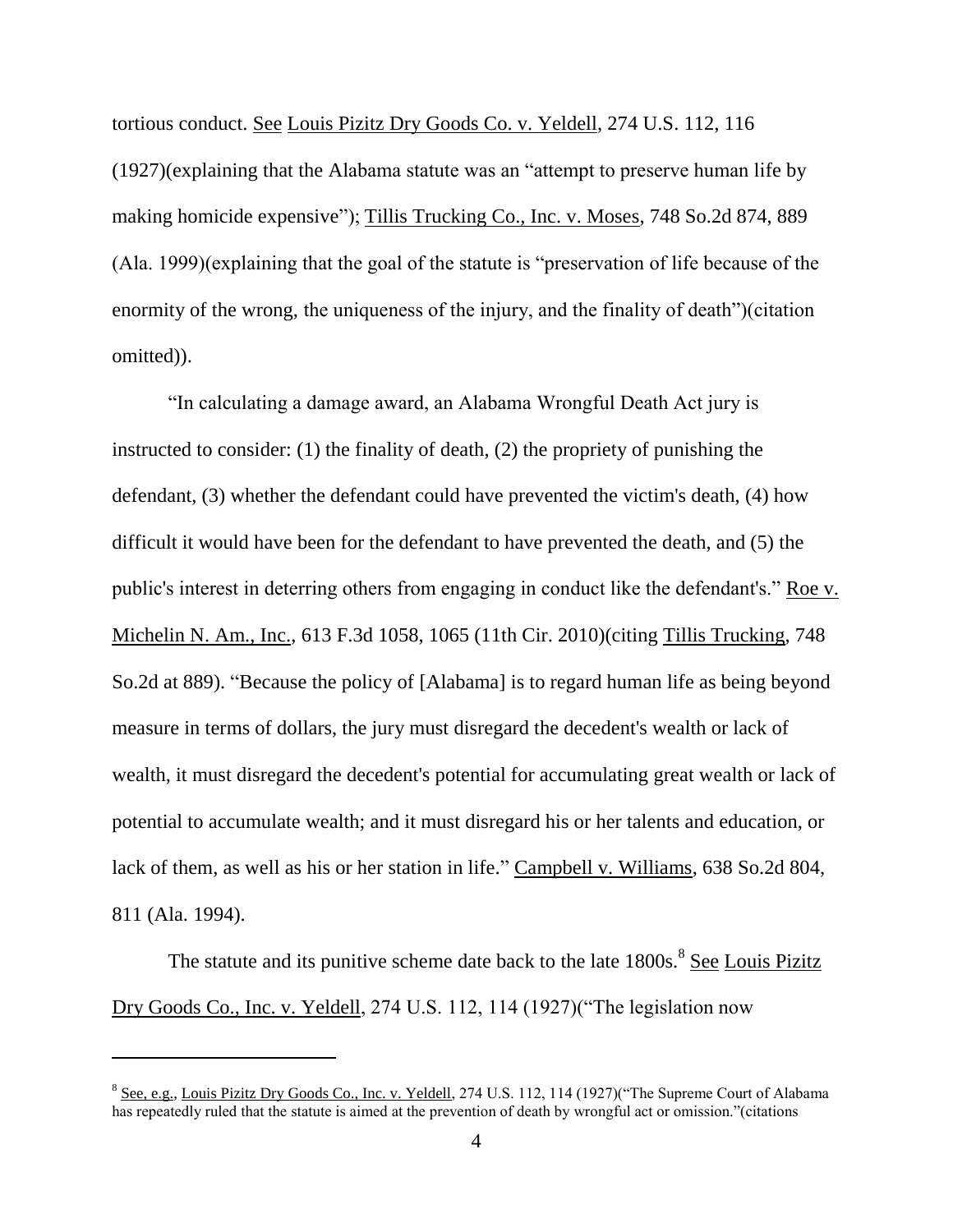challenged has been on the statute books of Alabama in essentially its present form since 1872."); Savannah & M.R. Co. v. Shearer, 58 Ala. 672, 680 (1877). The United States Supreme Court first considered its constitutionality in 1927. In Louis Pizitz Dry Goods Co., Inc. v. Yeldell, the defendant challenged the statute's constitutionality under the Fourteenth Amendment, claiming it was "unreasonably oppressive, arbitrary, unjust, violative of the fundamental conceptions of fair play…." 274 U.S. 112, 114 (1927)(quotation marks omitted). The main issue was whether an employer could be vicariously liable under the statute. Id. at 113-14. The Court recognized the statute's unique character: "This statute authorizes the recovery of damages from either a principal or an agent, in such amount as the jury may assess, for wrongful act or negligence causing death...the damages, which may be punitive even though the act complained of involved no element of recklessness, malice, or willfulness, may be assessed against the employer who, as here, is personally without fault." Id.

Nonetheless, the Court found that imposing "punitive" damages for mere negligence was not *per se* unconstitutional:

 $\overline{a}$ 

As interpreted by the state court, the aim of the present statute is to strike at the evil of the negligent destruction of human life by imposing liability, regardless of fault, upon those who are in some substantial measure in a position to prevent it. We cannot say that it is beyond the power of a Legislature…to attempt to preserve human life by making homicide expensive.

omitted)); Hatas v. Partin, 175 So.2d 759, 761 (Ala. 1965)("This statute authorizes suit to be brought by the personal representative for a definite legislative purpose—to prevent homicide."); Industrial Chemical & Fiberglass Corp. v. Chandler, 547 So.2d 812, 818 (Ala. 1988)("[T]he statute is 'punitive' in its purposes, but that '[p]reservation of lifeprevention of its destruction by the wrongful acts or omission of another, is the subject of the statute; and all its provisions are but machinery for carrying it into effect.""). See also Susan Randall, Only in Alabama: A Modest Tort Agenda, 60 ALA. L. REV. 977, 981-85 (2009)(discussing the history of the Alabama wrongful death statute and its treatment by the judiciary and legislature).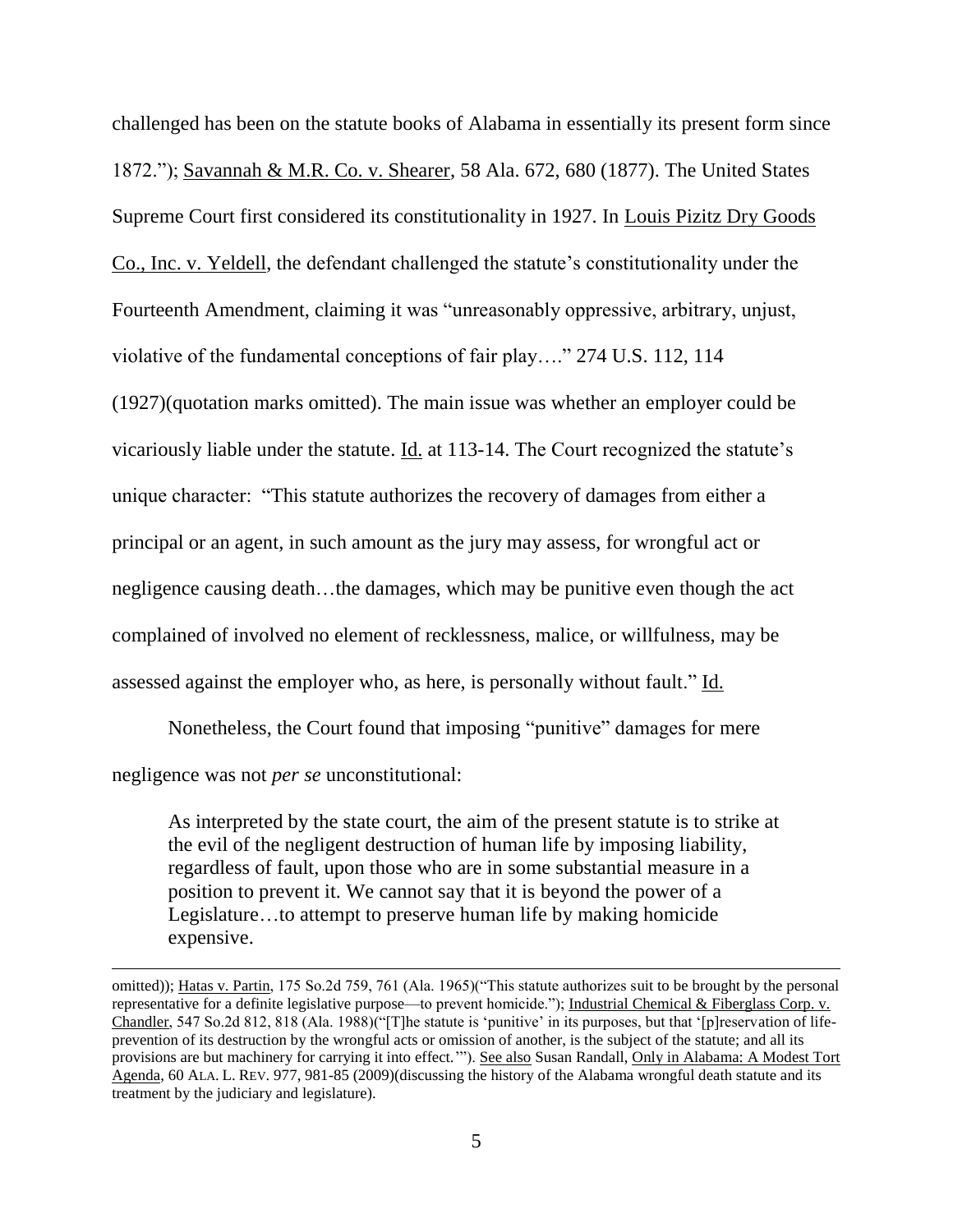Id. at 116. The Court noted that "[t]he distinction between punitive and compensatory damages [was] a modern refinement."  $\underline{Id}$  at 116. The Court ultimately upheld the statute to be constitutional, despite its unique nature. Id. at 116. The Supreme Court has not revisited Louis Pizitz since. It remains good law.<sup>10</sup>

The Alabama statute has remained virtually unchanged.<sup>11</sup> The Alabama Legislature has declined to alter its unique character, even during tort reform efforts in the late 1980s and 1990s.<sup>12</sup> The Alabama Supreme Court has continually upheld the statute as constitutional.<sup>13</sup>

l

<sup>10</sup> See Pacific Mutual Life Insurance Co. v. Haslip, 499 U.S. 1, 14, 15, 17 (1991)(citing positively to <u>Pizitz</u>).

<sup>&</sup>lt;sup>9</sup> See also Cooper Industries, Inc. v. Leatherman Tool Group, Inc., 532 U.S. 424, 432 (2001) (citations omitted)("Although compensatory damages and punitive damages are typically awarded at the same time by the same decisionmaker, they serve distinct purposes. The former are intended to redress the concrete loss that the plaintiff has suffered by reason of the defendant's wrongful conduct. The latter, which have been described as 'quasi-criminal'… operate as 'private fines' intended to punish the defendant and to deter future wrongdoing. A jury's assessment of the extent of a plaintiff's injury is essentially a factual determination, whereas its imposition of punitive damages is an expression of its moral condemnation."); State Farm Mut. Auto. Ins. Co. v. Campbell, 538 U.S. 408, 416 (2003)("By contrast, punitive damages serve a broader function; they are aimed at deterrence and retribution."); Id. at 419 ("It should be presumed a plaintiff has been made whole for his injuries by compensatory damages, so punitive damages should only be awarded if the defendant's culpability, after having paid compensatory damages, is so reprehensible as to warrant the imposition of further sanctions to achieve punishment or deterrence.").

<sup>&</sup>lt;sup>11</sup> See Lemond Const. Co. v. Wheeler, 669 So.2d 855, 864 (Ala. 1995)(Maddox, J., concurring)("In the past, this Court has been requested on more than one occasion to fashion a different rule of law in cases such as this. This Court has been unwilling to change the law. The Legislature likewise has not elected to change the law."); Tillis Trucking Co., Inc. v. Moses, 748 So.2d 874, 889 (Ala. 1999)(citing several cases rejecting challenges to wrongful death policy considerations); Campbell v. Williams, 638 So.2d 804, 808-09 (Ala. 1994)(explaining history of the statute); Lemond Const. Co. v. Wheeler, 669 So.2d 855, 863-64 (Ala. 1995)(rejecting constitutional challenge). See also Susan Randall, Only in Alabama: A Modest Tort Agenda, 60 ALA. L. REV. 977, 981-85 (2009)(discussing the history of the Alabama wrongful death statute and its treatment by the judiciary and legislature).

<sup>&</sup>lt;sup>12</sup> See also Lemond Const. Co. v. Wheeler, 669 So.2d 855, 864 (Ala. 1995)(Maddox, J., concurring)("In the past, this Court has been requested on more than one occasion to fashion a different rule of law in cases such as this. This Court has been unwilling to change the law. The Legislature likewise has not elected to change the law."); McKowan v. Bentley, 773 So. 2d 990, 1000 (Ala. 1999)(Houston, J., concurring)(explaining that tort reform efforts in 1987 and 1999 put legislative imprimatur on the Court's interpretation of § 6-5-410).

<sup>&</sup>lt;sup>13</sup> See, e.g, Lemond Const. Co. v. Wheeler, 669 So.2d 855, 864 (Ala. 1995)(Maddox, J., concurring)("In the past, this Court has been requested on more than one occasion to fashion a different rule of law in cases such as this. This Court has been unwilling to change the law. The Legislature likewise has not elected to change the law."); Tillis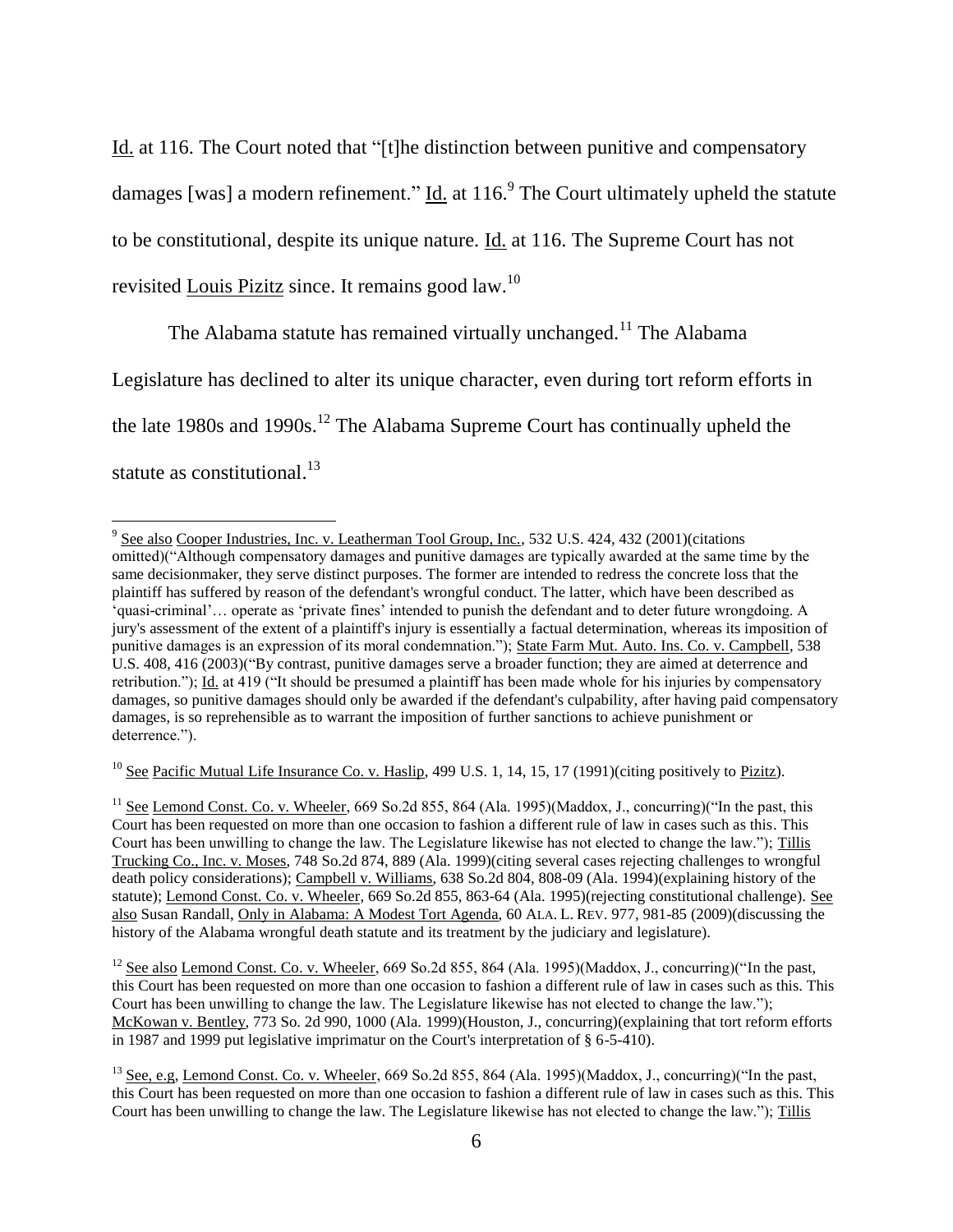#### **II. Appellate Review of Punitive Damages in Alabama**

Like other punitive damage awards in Alabama, jury verdicts in wrongful death cases are subject to a post-verdict review. See, e.g., Lemond Const. Co. v. Wheeler, 669 So.2d 855, 857, 862-63 (Ala. 1995). Alabama juries are given considerable discretion in fashioning punitive damage awards. See, e.g., Green Oil Co. v. Hornsby, 539 So.2d 218,  $222$  (Ala. 1989).<sup>14</sup> Trial judges, however, are required to review punitive damage awards to determine if they are "excessive as a matter of law or [are] the result of passion, bias, corruption, or other improper motive." Lemond, 669 So.2d at 862. See also Hammond v. City of Gadsden, 493 So.2d 1374, 1378-79 (Ala. 1986). Trial judges must "reflect in the record the reasons for interfering with a jury verdict, or refusing to do so, on grounds of excessiveness of the damages." Hammond, 493 So.2d at 1379. The trial judge should ensure that the punitive damages award is tailored to both the wrongful act and the tortfeasor. Green Oil Co., 539 So.2d at 223. Punitive damages "must not exceed an amount that will accomplish society's goals of punishment and deterrence." Id. at 222.

The Alabama Supreme Court has enumerated a non-exhaustive list of factors trial judges should consider during post-verdict review:

 $\overline{a}$ 

Trucking Co., Inc. v. Moses, 748 So.2d 874, 889 (Ala. 1999)(citing several cases rejecting challenges to wrongful death policy considerations); Alabama Power Co. v. Turner, 575 So.2d 551, 556 (Ala. 1991), *cert. denied*, 500 U.S. 953 (1991)(upholding statute despite equal protection challenge); Central Alabama Elec. Coop. v. Tapley, 546 So.2d 371, 375-78 (Ala. 1989)(considering statute under Fourteenth Amendment due process challenges, rejecting constitutional arguments); Industrial Chem. & Fiberglass Corp. v. Chandler, 547 So.2d 812, 817-18 (Ala. 1988)(considering constitutionality under Eighth Amendment, rejecting challenge). See also Susan Randall, Only in Alabama: A Modest Tort Agenda, 60 ALA. L. REV. 977, 981-85 (2009)(discussing the history of the Alabama wrongful death statute and its treatment by the judiciary and legislature).

<sup>&</sup>lt;sup>14</sup> See also Lemond Const. Co. v. Wheeler, 669 So.2d 855, 862 (Ala. 1995)("Under Alabama law, a jury's verdict is presumed correct and a motion for new trial or remittitur based on alleged excessiveness of a punitive damages award will be denied unless it is determined that the verdict is excessive as a matter of law or is the result of passion, bias, corruption, or other improper motive.").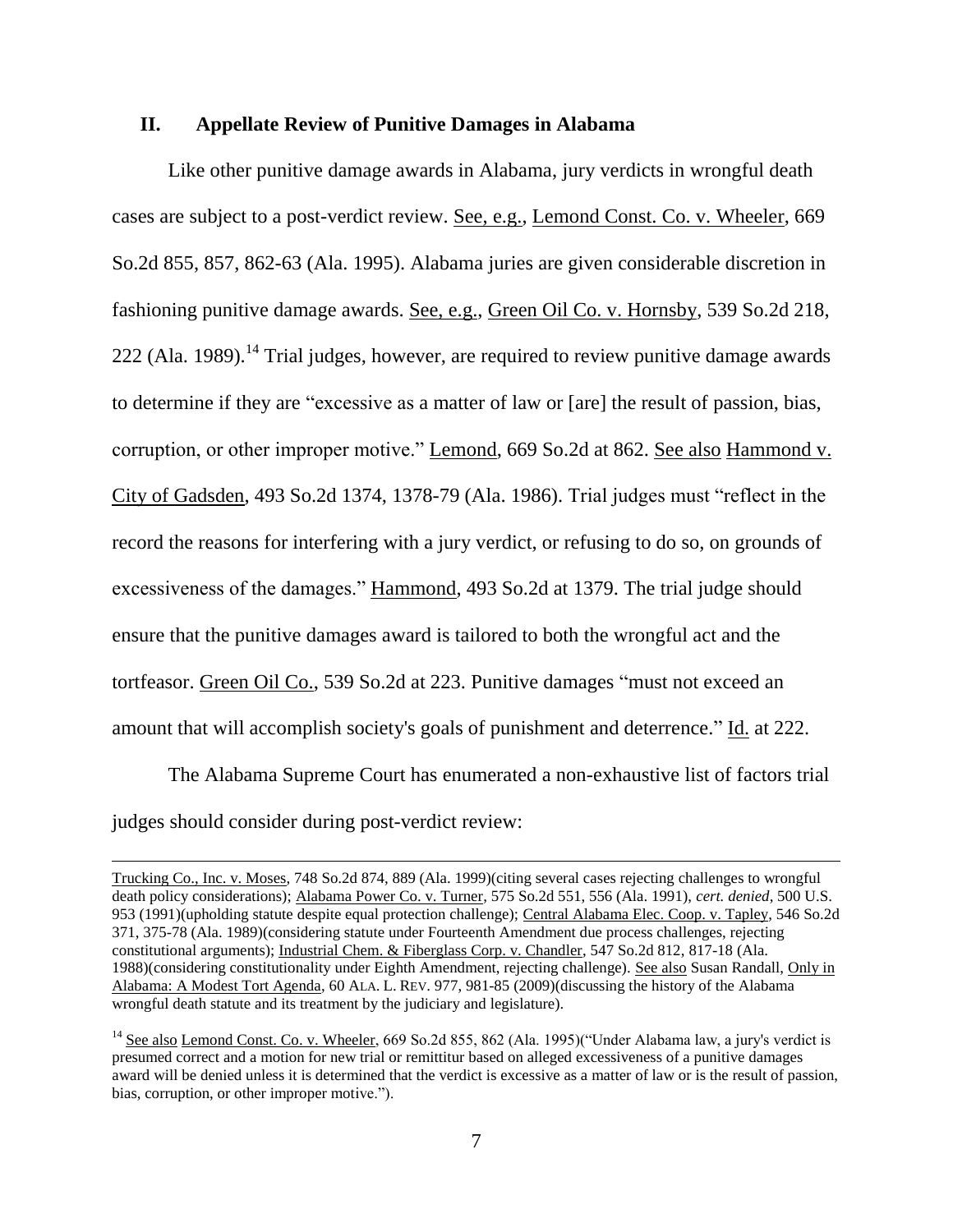- 1) The reasonable relationship between the punitive damages award and the harm actually done as well as the harm that could have resulted from the defendant's conduct;
- 2) The degree of reprehensibility of the defendant's conduct, including the duration of the conduct, the defendant's degree of awareness of its hazardousness, any concealment or the potential hazard, and the frequency of similar past conduct;
- 3) The profitability of the wrongful conduct and the punitive damages' effect on this profit;
- 4) The financial position of the defendant;  $15$
- 5) All the costs of litigation, so as to encourage plaintiffs to bring wrongdoers to trial;
- 6) Whether criminal sanctions have been imposed and would mitigate the award;
- 7) Whether other civil damages have been awarded against the defendant for the same conduct and would mitigate the punitive damages award.

Hammond, 493 So.2d at 1379; Green Oil Co., 539 So.2d at 223-24. Appellate courts are

then expected to review the jury verdict and the trial judge's decision on the

appropriateness of the award. See Pac. Mut. Life Ins. Co. v. Haslip, 499 U.S. 1, 20-21

(1991)("By its review of punitive awards, the Alabama Supreme Court provides an

additional check on the jury's or trial court's discretion.").

In 1991, the Supreme Court approved Alabama's scheme of post-verdict review as

providing adequate due process under the Constitution. Haslip, 499 U.S. at 21-23.<sup>16</sup> See

 $\overline{\phantom{a}}$ <sup>15</sup> While the trial judge may consider the defendant's financial position on post-verdict review, the jury is not allowed to consider the defendant's wealth in determining a punitive damages award. Green Oil Co., 539 So.2d at 222.

<sup>&</sup>lt;sup>16</sup> See also Pac. Mut. Life Ins. Co. v. Haslip, 499 U.S. 1, 15 (1991)("Under the traditional common-law approach, the amount of the punitive award is initially determined by a jury instructed to consider the gravity of the wrong and the need to deter similar wrongful conduct. The jury's determination is then reviewed by trial and appellate courts to ensure that it is reasonable.").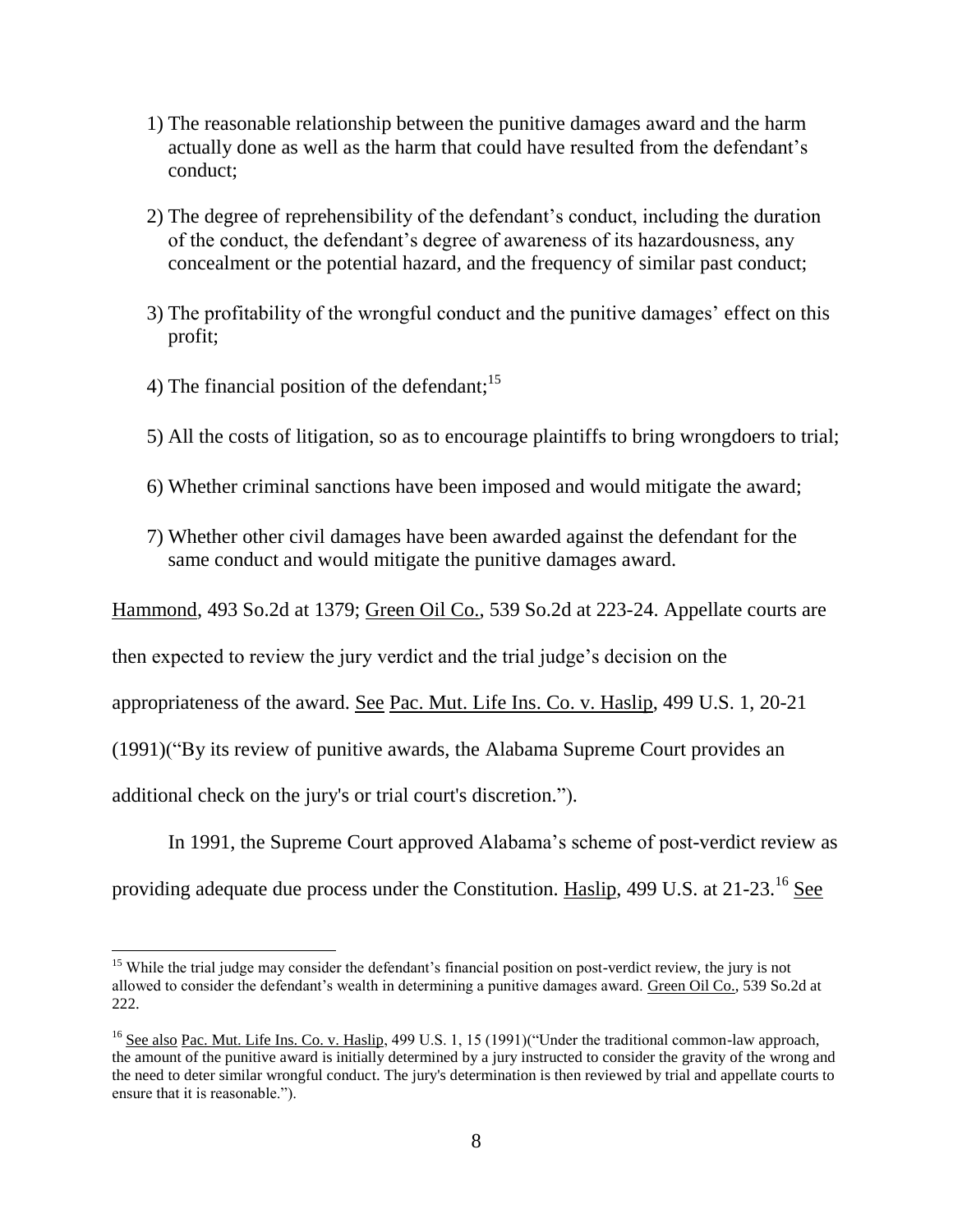also BMW of North America, Inc. v. Gore, 517 U.S. 559, 567 (1996)("The court's excessiveness inquiry applied the factors articulated in Green Oil Co. v. Hornsby, 539 So.2d 218, 223–224 (Ala.1989), and approved in Pacific Mut. Life Ins. Co. v. Haslip, 499 U.S. 1, 21–22, 111 S.Ct. 1032, 1045–1046, 113 L.Ed.2d 1 (1991). 646 So.2d, at 624– 625."). The Supreme Court found that the post-verdict review by the trial and appellate courts provided a "full panoply of [] procedural protections." Haslip, 499 U.S. at 23. While the Court did not talk specifically about Alabama's wrongful death statute, and that statute was not involved in the case, Haslip did cite positively to Louis Pizitz and did nothing to disturb it. Haslip, 499 U.S. at 14, 15, 17. The defendants argue that Supreme Court precedent after Haslip has rendered the wrongful death statute unconstitutional.

### **III. Facial Constitutional Challenge Legal Standard**

 $\overline{a}$ 

There are no pertinent facts. This motion involves a purely legal question: whether Alabama's wrongful death statute is consistent with the due process limitations on punitive damages established in post-Haslip Supreme Court decisions.<sup>17</sup> The defendants challenge Alabama's wrongful death statute on its face, not "as-applied."<sup>18</sup> "A party asserting a facial challenge 'must establish that no set of circumstances exists under

 $17$  The plaintiff frames this as a procedural due process challenge. The defendants do not specify whether the challenge is procedural and/or substantive but do interpret BMW v. Gore as implicating both procedural and substantive due process limitations. Defendants' Motion, Doc. No. 47 at 7, 8. The majority in Gore does not define the Due Process right at issue as either procedural or substantive. Only the dissent indicates that the right is "substantive." See Gore, 517 U.S. at 599-600 (Scalia, J., dissenting)("The most significant aspects of today's decision—the identification of a 'substantive due process' right against a 'grossly excessive' award, and the concomitant assumption of ultimate authority to decide anew a matter of 'reasonableness' resolved in lower court proceedings—are of course not new."). From the caselaw, I see no difference in whether the challenge is "substantive" versus "procedural" but note that this distinction may be vague.

 $18$  An "as-applied" challenge "does not contend that a law is unconstitutional as written but that its application to a particular person under particular circumstances deprived that person of a constitutional right." Heffner v. Murphy, 745 F.3d 56, 65 (3d Cir. 2014)(quoting United States v. Marcavage, 609 F.3d 264, 273 (3d Cir. 2010)).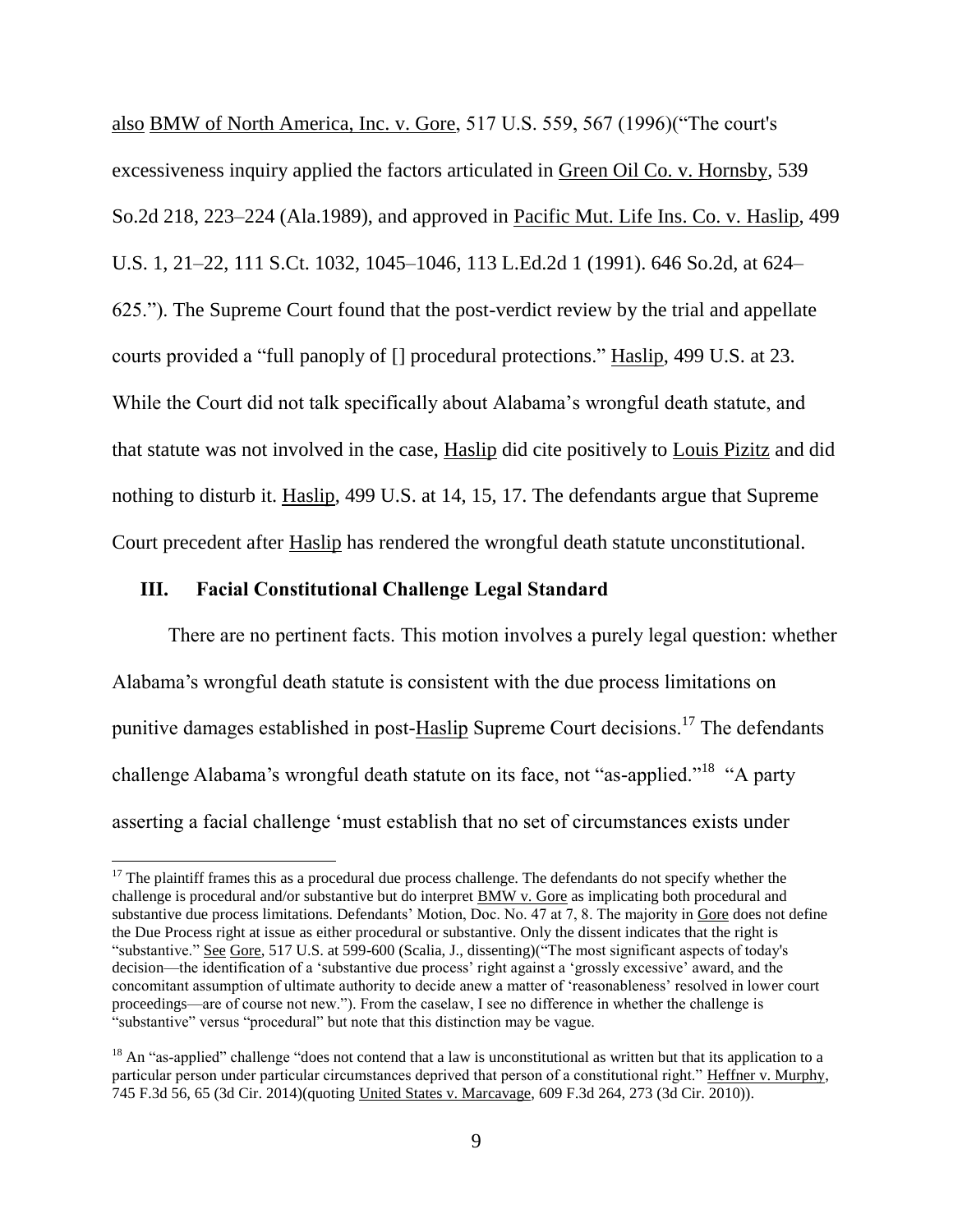which the Act would be valid." Heffner v. Murphy, 745 F.3d 56, 65 (3d Cir.

2014)(quoting United States v. Salerno, 481 U.S. 739, 745 (1987)(citation and quotation marks omitted)). This is the "most difficult challenge to mount successfully." Salerno, 481 U.S. at 745. Facial challenges to legislation in the non-First Amendment context are generally disfavored. See U.S. v. Mitchell, 652 F.3d 387, 406 (3d Cir. 2011)(en banc); National Endowment for the Arts v. Finley, 524 U.S. 569, 580 (3d Cir. 1998)(citations omitted); Lutz v. City of York, Pa., 899 F.2d 255, 271 (3d Cir. 1990)(citing Salerno, 481 U.S. at 745).

## **IV. Supreme Court Precedent on Punitive Damages**

 $\overline{a}$ 

The defendants argue that Alabama's wrongful death statute is unconstitutional under the due process clause of the Fourteenth Amendment based on Supreme Court precedent BMW of N. Am. v. Gore, 517 U.S. 559 (1996), and State Farm Mut. Auto. Ins. Co. v. Campbell, 538 U.S.  $408 (2003)$ .<sup>19</sup> "The Due Process Clause of the Fourteenth Amendment prohibits a State from imposing a 'grossly excessive' punishment on a tortfeasor." Gore, 517 U.S. at 562 (citing TXO Production Corp. v. Alliance Resources Corp., 509 U.S. 443, 454 (1993)). See also State Farm Mut. Auto. Ins. Co. v. Campbell, 538 U.S. 408, 417 (2003)("To the extent an award is grossly excessive, it furthers no legitimate purpose and constitutes an arbitrary deprivation of property.")(citation

 $19$  The defendants previously raised this issue in their briefing of the choice of law on this claim. Finding that it was not appropriate for that analysis, I declined to formally address the argument. I directed them to re-raise the constitutional challenge in a dispositive motion. See Doc. No. 41 (Punitive Damages Choice of Law decision); In re Tylenol (Acetaminophen) Marketing, Sales Practices and Products Liability Litigation (Terry v. McNeil, et al.), 13 md-2436, Civil Action No. 2:12–cv–07263, 2015 WL 2417411, at \*7 n. 44 (E.D. Pa. May 20, 2015).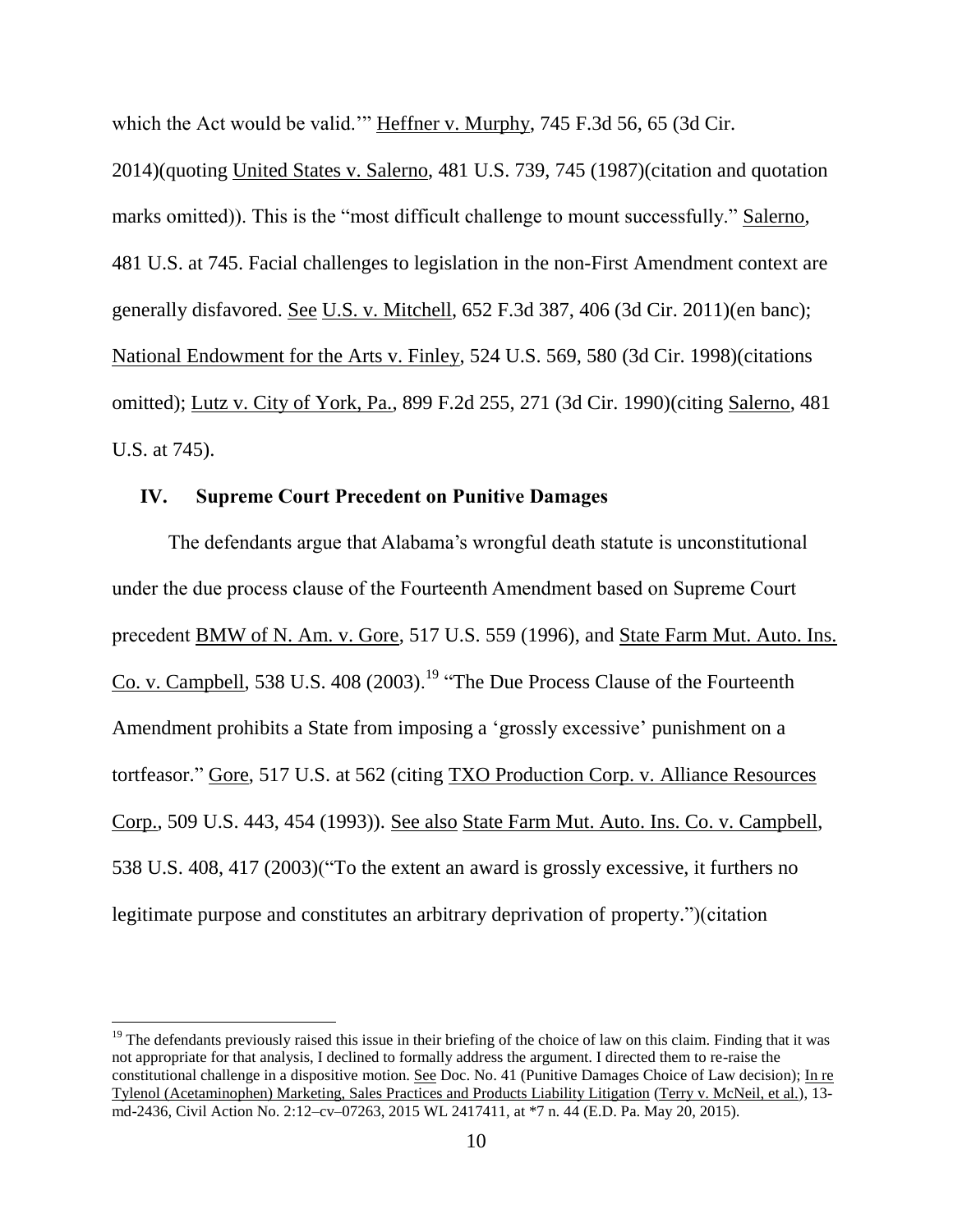omitted). Gore and State Farm both discuss when a punitive damages award may be "grossly excessive" and, therefore, unconstitutional.

#### **a. BMW v. Gore**

BMW v. Gore was a consumer protection case out of Alabama involving nondisclosure of an automobile paint defect. 517 U.S. 559, 563 (1996). At trial, the plaintiff introduced evidence that such non-disclosure was part of BMW's nationwide corporate policy. Gore, 517 U.S. at, 563-64. The jury awarded the plaintiff \$4000 in compensatory damages and \$4 million in punitive damages. Id. at 565. As required by Alabama law, the trial judge reviewed the punitive damages award and found it was not excessive. Id. at 566.

On appellate review, the Alabama Supreme Court found that award was appropriate based on the Green Oil factors. Id. at 566-67. However, the court reduced the award to \$2 million because the jury had improperly computed the damages based on the defendant's conduct in other states where non-disclosure was not *per se* illegal. Id. at 567.

The Supreme Court granted certiorari in order to provide further guidance on the issue of "excessiveness." Id. at 568. The Court agreed with the Alabama Supreme Court's determination that punitive damages awards should not "impose economic sanctions on violators of its laws with the intent of changing the tortfeasors' lawful conduct in other States." Id. at 568-72. "The award must be analyzed in the light of the same conduct, with consideration given only to the interests of Alabama consumers, rather than those of the entire Nation." Id. at 574. The Court specifically discussed the constitutionality of Alabama's punitive damages scheme—of allowing juries great discretion in fashioning a

11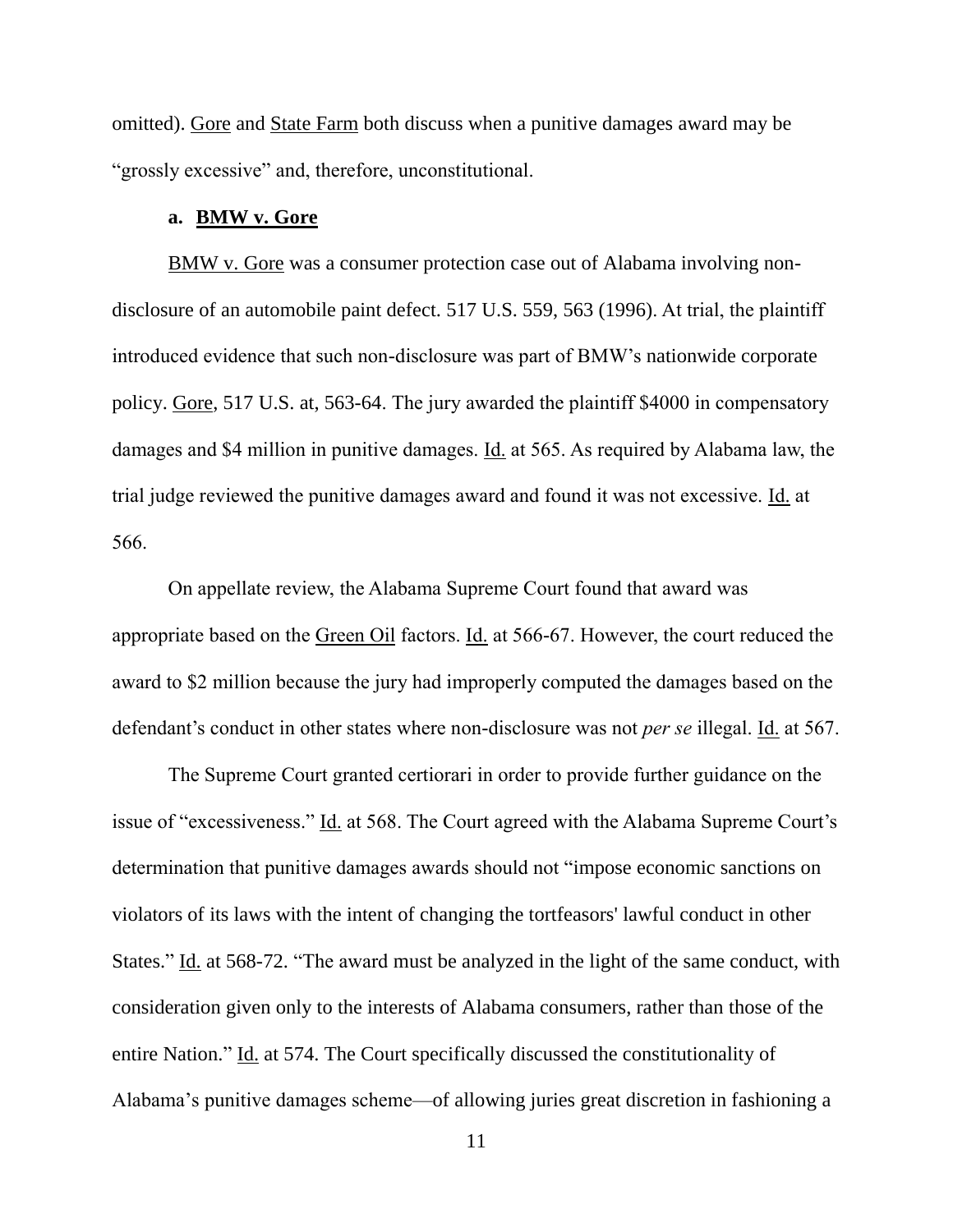punitive damages award and then giving courts authority to review the award under Green Oil post-verdict. Id. at 565-69. The Court noted Haslip, as approving these factors,

and did not disturb its holding. Id. at 566-86 (discussing appropriate guideposts and citing

to Haslip throughout).

 $\overline{\phantom{a}}$ 

Nonetheless, the Court found that the reduced award still violated due process because the defendant was not given "fair notice" of the severity of the penalty Alabama might impose. Id. at 574. The Court offered three "guideposts" for determining when a defendant has been given adequate notice of a potential award:

- 1) The degree of reprehensibility;
- 2) The disparity between the harm or potential harm suffered by the plaintiff and the punitive damages award; and
- 3) The difference between the remedy and the civil penalties authorized to be imposed or which have been imposed in comparable cases.

Id. at 575<sup>20</sup> The Court then elaborated on each "guidepost."

Describing "reprehensibility" as "the most important indicium of the reasonableness of a punitive damages award," the Court explained that "some wrongs are more blameworthy than others." Id. at 575. Non-violent crimes are less reprehensible than violent crimes. Id. at 576. Intentional conduct, especially when targeting those who

 $^{20}$  See also Cooper Industries, Inc. v. Leatherman Tool Group, Inc., 532 U.S. 424, 439 (2001)("In Gore, we instructed courts evaluating a punitive damages award's consistency with due process to consider three criteria: (1) the degree or reprehensibility of the defendant's misconduct, (2) the disparity between the harm (or potential harm) suffered by the plaintiff and the punitive damages award, and (3) the difference between the punitive damages awarded by the jury and the civil penalties authorized or imposed in comparable cases.  $517 \text{ U.S.}$ , at  $574-575$ , 116 S.Ct. 1589."); State Farm Mut. Auto. Ins. Co. v. Campbell, 538 U.S. 408, 418 (2003)("[I]n Gore, *supra*, we instructed courts reviewing punitive damages to consider three guideposts: (1) the degree of reprehensibility of the defendant's misconduct; (2) the disparity between the actual or potential harm suffered by the plaintiff and the punitive damages award; and (3) the difference between the punitive damages awarded by the jury and the civil penalties authorized or imposed in comparable cases. Id. at 575, 116 S.Ct. 1589.").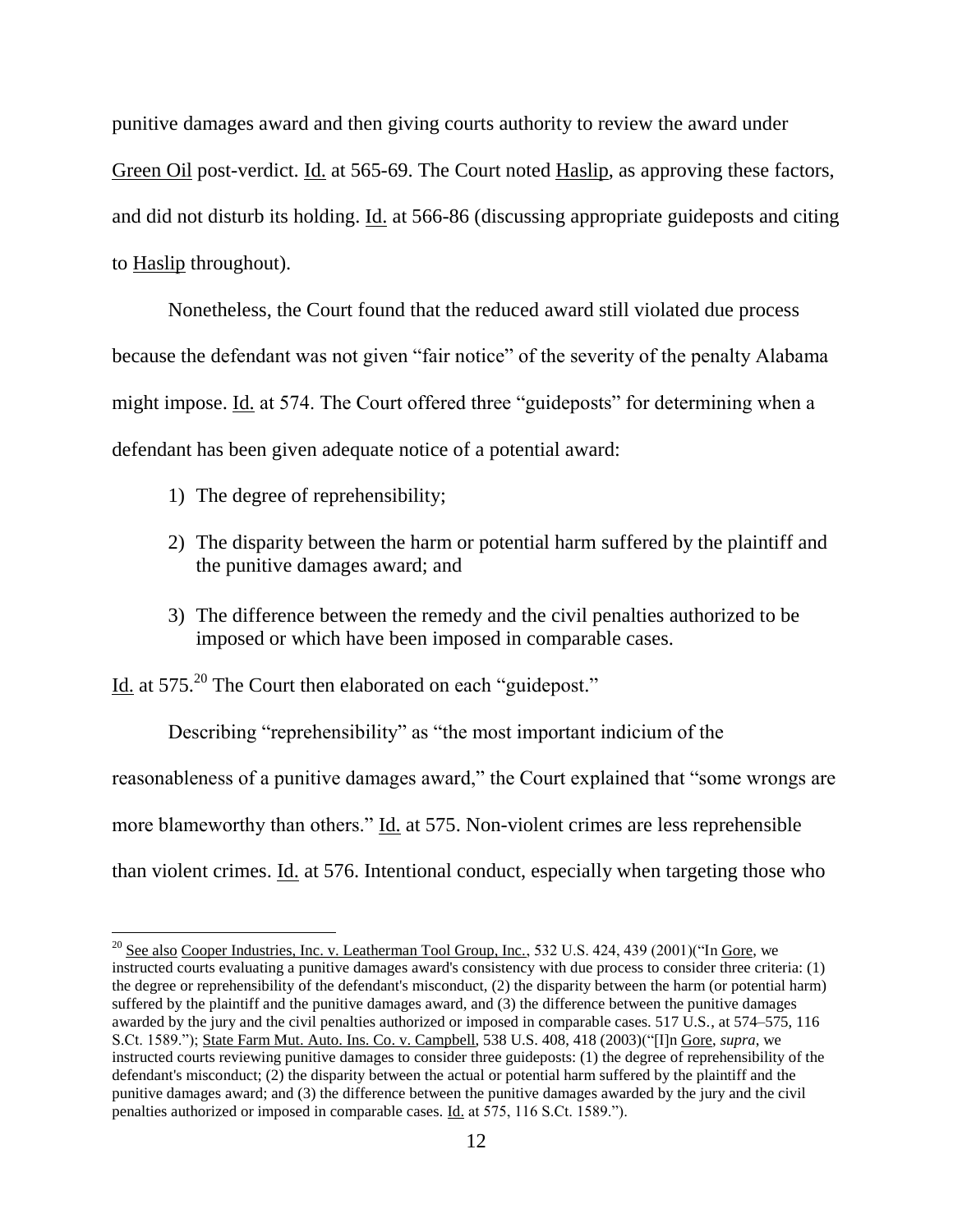are vulnerable, is more blameworthy than accidental conduct. Id. "[T]rickery and deceit…are more reprehensible than negligence." Id. (citation omitted). Repeated unlawful conduct would be more reprehensible than mere malfeasance. Id. at 576-77. Finding that these "aggravating factors" were not present, the Court held that BMW's conduct was "purely economic" and "evinced no indifference to or reckless disregard for the health and safety of others." Id.

In discussing the second "guidepost," the Court described "the disparity between the harm or potential harm suffered by the plaintiff and the punitive damages award" as a "ratio" between compensatory and punitive damages. Id. at 580-82. As suggested in Haslip, the Court reiterated the notion that a single-digit ratio may be indicative of a constitutionally appropriate award. <u>Id.</u> at 581. The Court found that a ratio of 500 to 1 in Gore suggested the award was "grossly excessive." Id. at 582.

Nonetheless, the Court recognized that higher ratios may still be constitutional when compensatory damages are minimal but the defendant's conduct is "particularly egregious." Id. at 582. Higher ratios also may be justified when "the injury is hard to detect or the monetary value of noneconomic harm might have been difficult to determine." Id. Following Haslip, the Court declined to adopt a "mathematical bright line." Id. at 583. When a ratio is substantially high, it may "raise a suspicious judicial eyebrow" but does not invalidate an award *per se*. Id.

Lastly, the Court explained that available sanctions for comparable misconduct i.e., civil statutory fines and criminal penalties—should be considered. Id. at 583. The Court found that the \$2 million punitive damages award was much in excess of the

13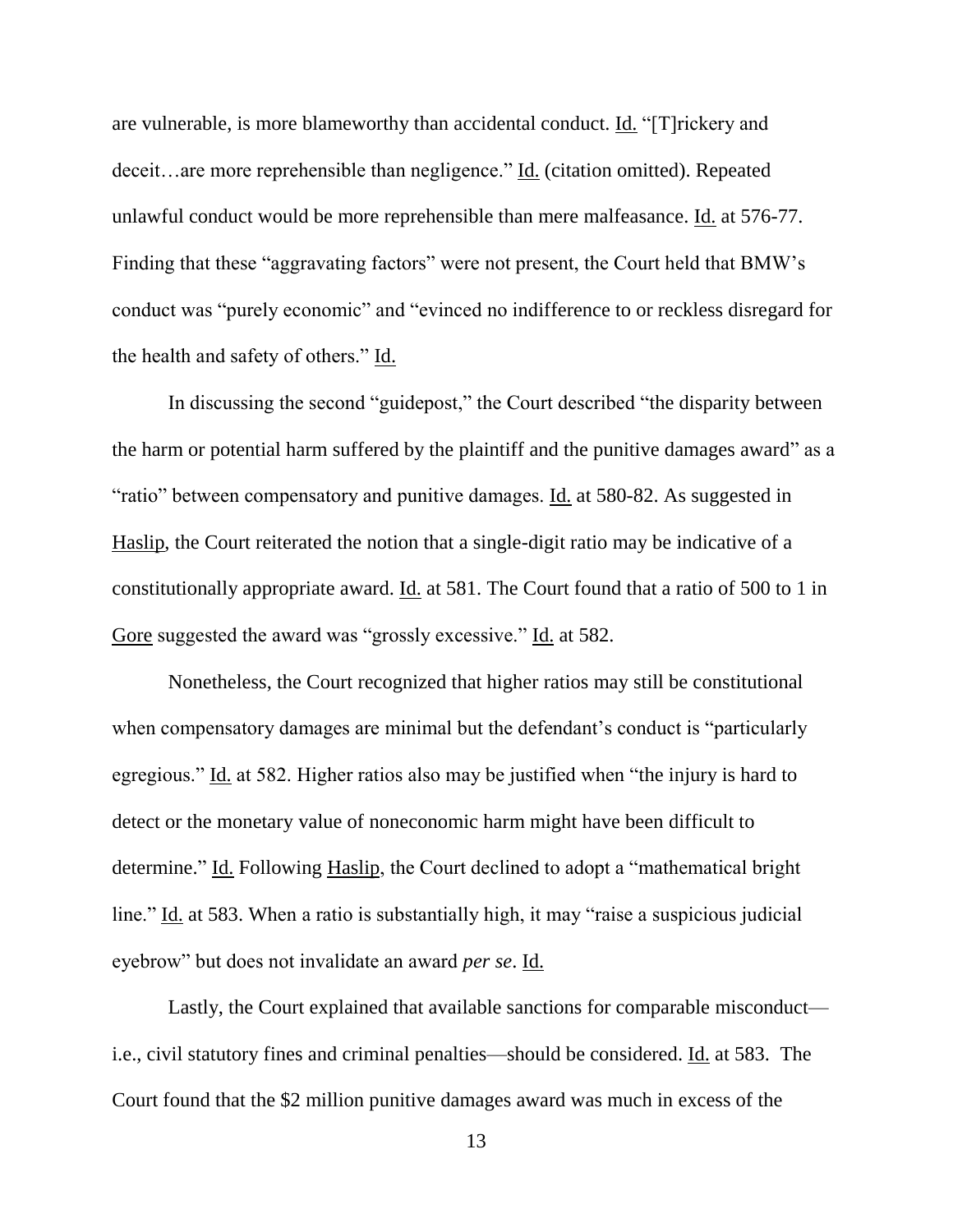maximum civil penalties permitted in Alabama (\$2000) and other states (\$5000 to \$10,000). Id. at 584. The Court suggested that "a history of noncompliance with known statutory requirements" may also affect whether an award is grossly excessive. Id. at 585.

Ultimately, the Court reversed and remanded Gore because the punitive damages award was "grossly excessive" based on its application of the "guideposts." Id. at 585-86.

## **b. State Farm Mut. Auto. Ins. Co. v. Campbell**

In 2003, State Farm Mut. Auto. Ins. Co. v. Campbell, the Supreme Court revisited BMW. It offered additional guidance on Gore's "guideposts." State Farm, 538 U.S. 408, 418-29 (2003). The Court reiterated that the "reprehensibility" guidepost is "the most important indicium of the reasonableness of a punitive damages award." Id. at 419. The Court again explained that "reprehensibility" is based on the following "aggravating factors:"

- Whether the harm caused was physical as opposed to economic;
- Whether the tortious conduct evinced an indifference to or a reckless disregard of the health or safety of others;
- Whether the target of the conduct had financial vulnerability;
- Whether the conduct involved repeated actions or was an isolated incident; and
- Whether the harm was the result of intentional malice, trickery, or deceit, or mere accident. Id.

More specifically, the Court explained that a jury "may not use evidence of out-of-state conduct to punish a defendant for action that was lawful in the jurisdiction where it occurred." Id. at 422. "Lawful out-of-state conduct may be probative when it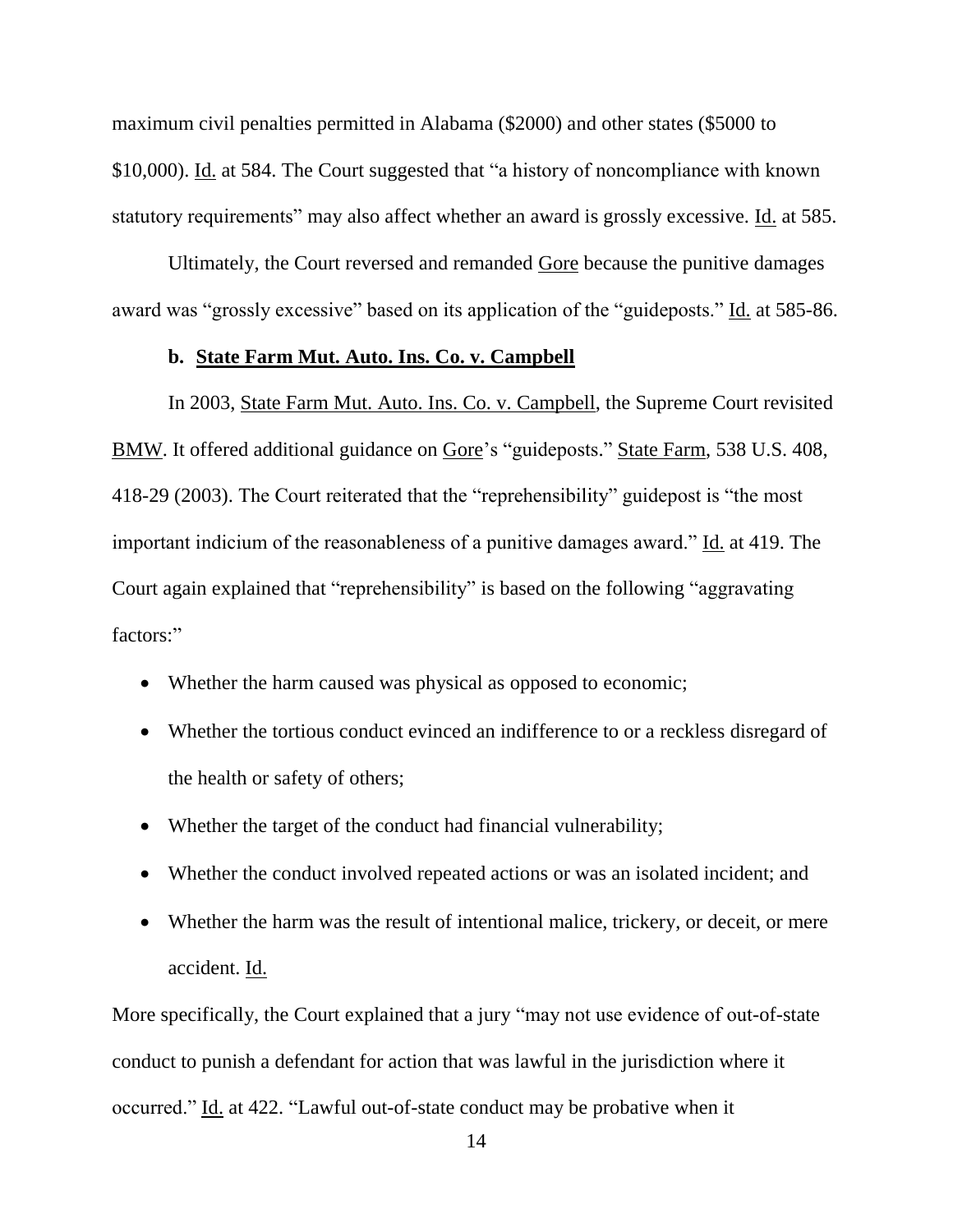demonstrates the deliberateness and culpability of the defendant's action in the State where it is tortious, but that conduct must have a nexus to the specific harm suffered by the plaintiff." Id. In addition, only similar conduct should have some bearing on reprehensibility. Id. at 427.

The Court "decline[d] again to impose a bright-line ratio which a punitive damages award cannot exceed." Id. at 425. Though "[s]ingle-digit multipliers are more likely to comport with due process," the Court did not limit analysis under the second guidepost to a single-digit ratio. See id. ("While these ratios are not binding, they are instructive."). The Court restated that punitive damages awards require a case-by-case analysis. Id. "The precise award in any case, of course, must be based upon the facts and circumstances of the defendant's conduct and the harm to the plaintiff." Id. Overall, the second guidepost required courts to "ensure that the measure of punishment is both reasonable and proportionate to the amount of harm to the plaintiff and to the general damages recovered." Id. at 426.

To the last guidepost, the Court added that "[t]he existence of a criminal penalty does have bearing on the seriousness with which a State views the wrongful action." Id. at 428. But courts should avoid using punitive damages to impose criminal penalties, which are subject to heightened protections and a higher burden of proof. Id.

Four years later, the Court added a final caveat to the Gore "guideposts:" punitive damages could not punish defendants for harm caused to non-parties. Philip Morris USA v. Williams, 549 U.S. 346, 349, 353 (2007). However, similar harmful conduct towards

15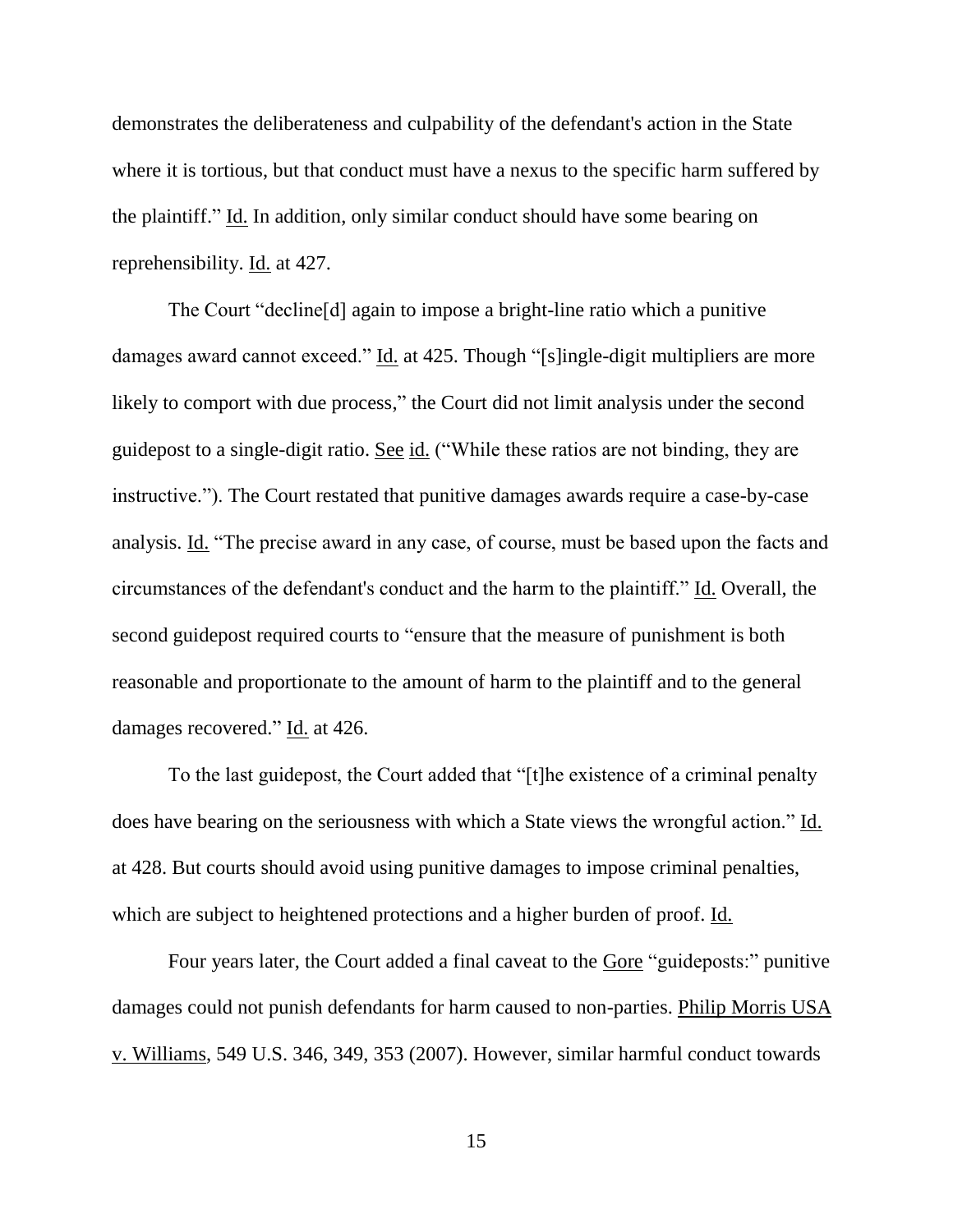others can be considered in determining how reprehensible the defendants' conduct was.<sup>21</sup>

# **c. Alabama's Interpretation of the Gore "guideposts" as applied to the Wrongful Death Statute**

Though the Alabama wrongful death statute is meant to make "homicide expensive," the Alabama Supreme Court has recognized that this does not equate to a jury's "unbridled discretion in determining the amount of damages to impose in death cases." Cherokee Elec. Co-op. v. Cochran, 706 So.2d 1188, 1194 (Ala. 1997). Wrongful death verdicts must also comply with the Gore guideposts. Id.

The wrongful death's statute's constitutionality has been upheld by the Alabama

Supreme Court on several occasions.<sup>22</sup> See, e.g., Tillis Trucking Co., Inc. v. Moses, 748

l <sup>21</sup> See Philip Morris USA, 549 U.S. at 355 (2007)("Evidence of actual harm to nonparties can help to show that the conduct that harmed the plaintiff also posed a substantial risk of harm to the general public, and so was particularly reprehensible—although counsel may argue in a particular case that conduct resulting in no harm to others nonetheless posed a grave risk to the public, or the converse. Yet for the reasons given above, a jury may not go further than this and use a punitive damages verdict to punish a defendant directly on account of harms it is alleged to have visited on nonparties….We therefore conclude that the Due Process Clause requires States to provide assurance that juries are not asking the wrong question, i.e., seeking, not simply to determine reprehensibility, but also to punish for harm caused strangers.") and at 357 ("We have explained why we believe the Due Process Clause prohibits a State's inflicting punishment for harm caused strangers to the litigation. At the same time we recognize that conduct that risks harm to many is likely more reprehensible than conduct that risks harm to only a few. And a jury consequently may take this fact into account in determining reprehensibility.").

<sup>&</sup>lt;sup>22</sup> I note that one of these due process challenges was appealed to the United States Supreme Court. In Lemond Constr. Co. v. Wheeler, a defendant questioned whether Alabama's damages scheme for wrongful death was constitutional based on a due process argument. 669 So.2d 855, 863 (Ala. 1995). The state supreme court affirmed the damages award, finding that there was sufficient evidence of wanton behavior to warrant the damages imposed. Judge Maddox wrote separately in a concurrence and explained his reasoning on why the statute remains constitutional under Louis Pizitz. Lemond Constr. Co., 669 So.2d at 864-67 (Maddox, J., concurring).

The state supreme court issued its decision on September 29, 1995. The decision was appealed to the Supreme Court of the United States. The execution of judgment was stayed by the Supreme Court on November 6, 1995. 116 S.Ct. 413 (1995). The Court then denied *certiorari* on February 26, 1996. Lemond Constr. Co. v. Wheeler, No. 95-1038, 116 S.Ct. 1017 (1996).

At that same time, BMW of North America, Inc. v. Gore was pending before the Supreme Court. Gore was decided by the Alabama Supreme Court on August 19, 1994 and *certiorari* was granted on that case on January 23, 1995. See 646 So.2d 619 (Ala. 1994), *certiorari* granted, 513 U.S. 1125 (1995). Gore was argued on October 11, 1995 and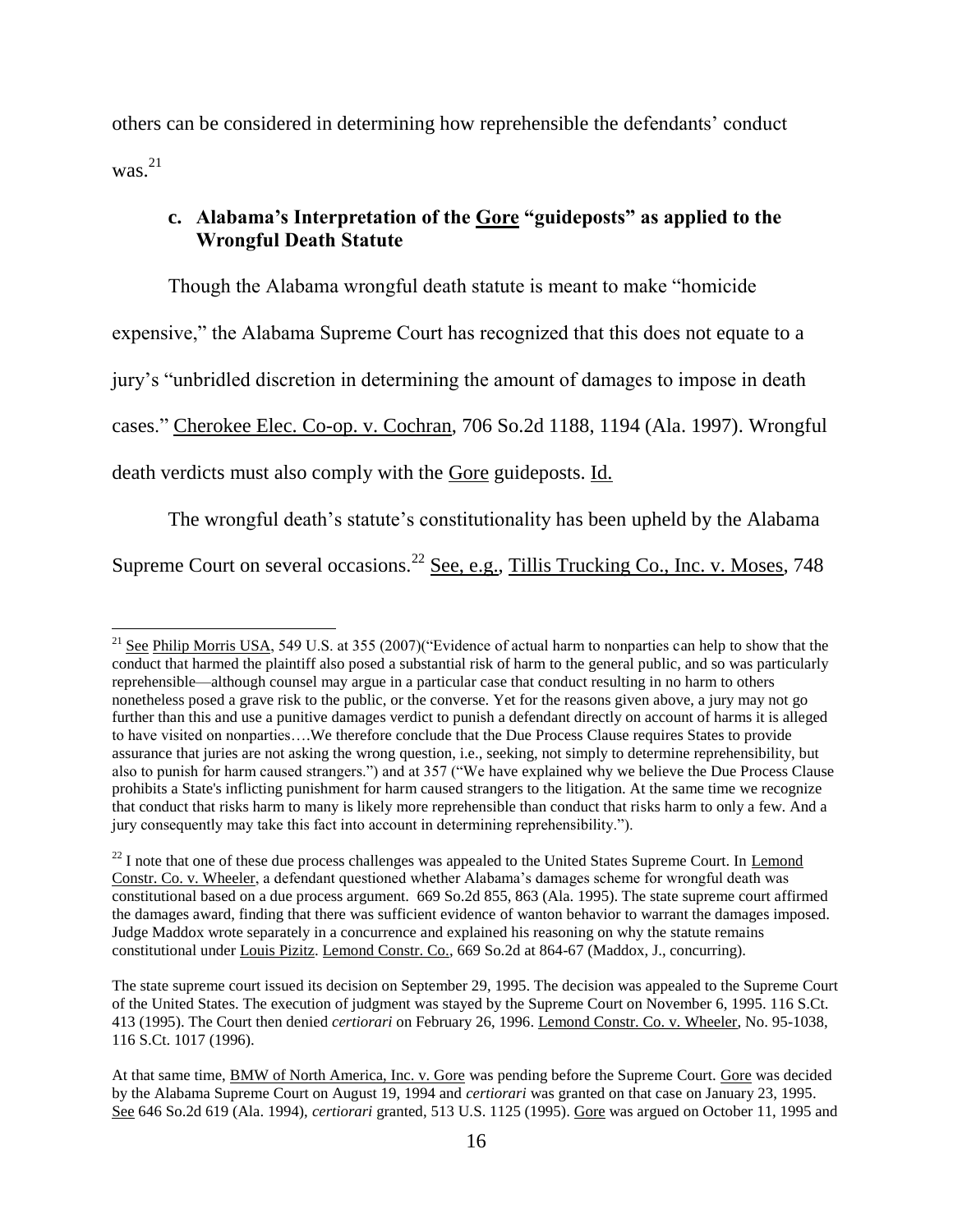So.2d 874, 889 (Ala. 1999)(citing several Alabama Supreme Court cases rejecting challenges to wrongful death constitutionality). The Alabama Supreme Court has specifically reviewed its constitutionality in light of Gore and found it still to be good  $law.<sup>23</sup>$ 

# **d. Constitutional Arguments<sup>24</sup>**

#### **1. Reprehensibility**

 $\overline{\phantom{a}}$ 

The defendants argue that the first "guidepost" can't be met because the Alabama

wrongful death statute does not require "reprehensible" conduct. The defendants imply

that merely negligent conduct cannot also be reprehensible. They argue that it would be

impossible for a jury and reviewing court to calculate an award based on mere

negligence, as opposed to intentional or wanton negligence. I disagree.

decided on May 20, 1996. 517 U.S. 559 (1996). Given this timeline, it is clear that the United States Supreme Court has been made aware of the same arguments made by the defendants. Nonetheless, the Court did not speak directly to the statute nor decide to take up the issue.

<sup>&</sup>lt;sup>23</sup> See Tillis Trucking Co., Inc. v. Moses, 748 So.2d 874, 890-91 (Ala. 1999)("We see nothing in BMW v. Gore that should cause us to revisit the long-standing conclusion that the legislatively authorized action for wrongful death is intended to punish the wrongdoer and the long-standing rule that the phrase 'such damages as the jury may assess' is to be interpreted in light of that purpose. The Legislature declined in 1987 to disturb the 135–year–old application of that law; it affirmatively declined to amend that law when it otherwise enacted tort reform legislation to affect punitive-damages awards in actions other than actions based on wrongful death. The Supreme Court of the United States declined to disturb the statute, as applied, in Louis Pizitz Dry Goods Co. v. Yeldell, 274 U.S. 112, 116, 47 S.Ct. 509, 71 L.Ed. 952 (1927)). We are not persuaded that it would do otherwise now, or that there is any other reason to overrule both recent and time-honored cases that have applied this interpretation of the statute."); Boudreaux v. Pettaway, 108 So. 3d 486, 496-99 (Ala. 2012), *overruled on other grounds by* Gillis v. Frazier, --- So.3d ----, 2014 WL 3796382, at \*6 (Ala. Aug. 1, 2014)("We accept Dr. Gillis's invitation to overrule Boudreaux to the extent that it held that, in calculating a defendant's assets, the trial court may consider the contents of the claim file compiled by a defendant's liability-insurance carrier and include among the defendant's assets a potential badfaith and/or negligent-failure-to-settle claim against the defendant's liability-insurance carrier.").

<sup>&</sup>lt;sup>24</sup> The defendants offer Lyles v. McNeil-PPC, et al., a decision in a similar New Jersey case to support their arguments. I do not find Lyles persuasive. The decision offers little analysis and was made with different considerations (i.e., choice of law) in mind.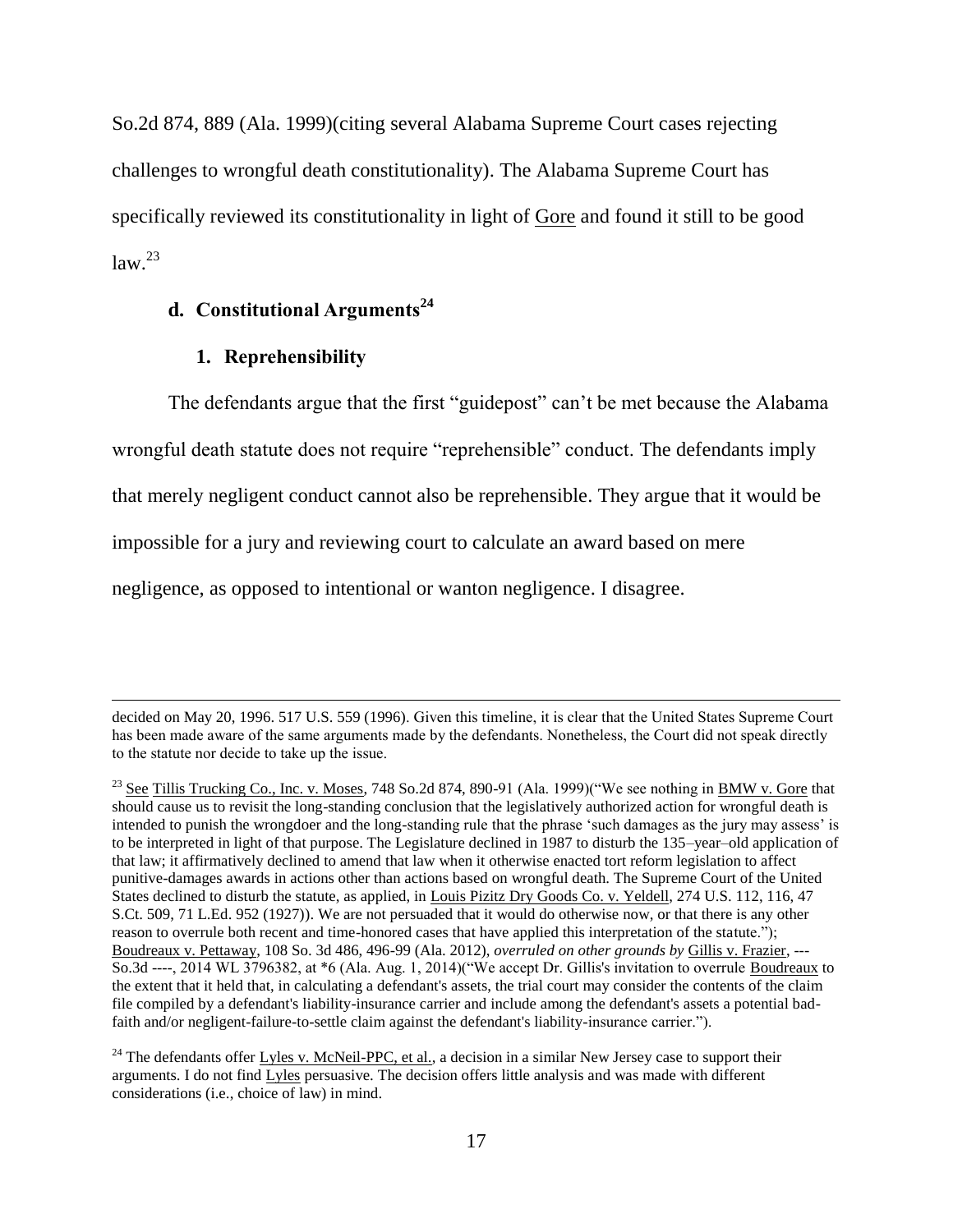The Supreme Court has found that punitive damages for a negligent death may be appropriate. See Louis Pizitz Dry Goods Co. v. Yeldell, 274 U.S. 112, 116 (1927)("We cannot say that it is beyond the power of a Legislature, in effecting such a change in common law rules, to attempt to preserve human life by making homicide expensive. It may impose an extraordinary liability such as the present, not only upon those at fault but upon those who, although not directly culpable, are able nevertheless, in the management of their affairs, to guard substantially against the evil to be prevented.").

Because an act is negligent does not mean it can't also be reprehensible. See Gore, 517 U.S. at 576 ("[T]rickery and deceit…are *more reprehensible* than negligence." (citation omitted)(emphasis added)). "Reprehensibility" is simply another word for "culpability."<sup>25</sup> "Reprehensible" conduct can be "open to criticism or rebuke; blameworthy.<sup>"26</sup> The goal of the "reprehensibility" guidepost is to ensure that the award reflects "the enormity of [the] offense." Gore, 517 U.S. at 575. "This principle reflects the accepted view that some wrongs are more blameworthy than others." Id.

"Reprehensibility" requires an evaluation of how blameworthy conduct may be: less culpable conduct such as negligence may be less reprehensible requiring a lower damages award; more culpable conduct such as gross negligence, recklessness, gross recklessness, or intentional actions may be more reprehensible requiring a higher award. See Roe v. Michelin N. Am., Inc., 613 F.3d 1058, 1065 (11th Cir. 2010)(citing Ala. Power Co. v. Turner, 575 So.2d 551, 554–55 (Ala.1991); ALABAMA PATTERN JURY

<sup>&</sup>lt;sup>25</sup> See MERRIAM-WEBSTER'S COLLEGIATE DICTIONARY (11th ed. 2012).

<sup>26</sup> COLLINS ENGLISH DICTIONARY (10th ed. 2010).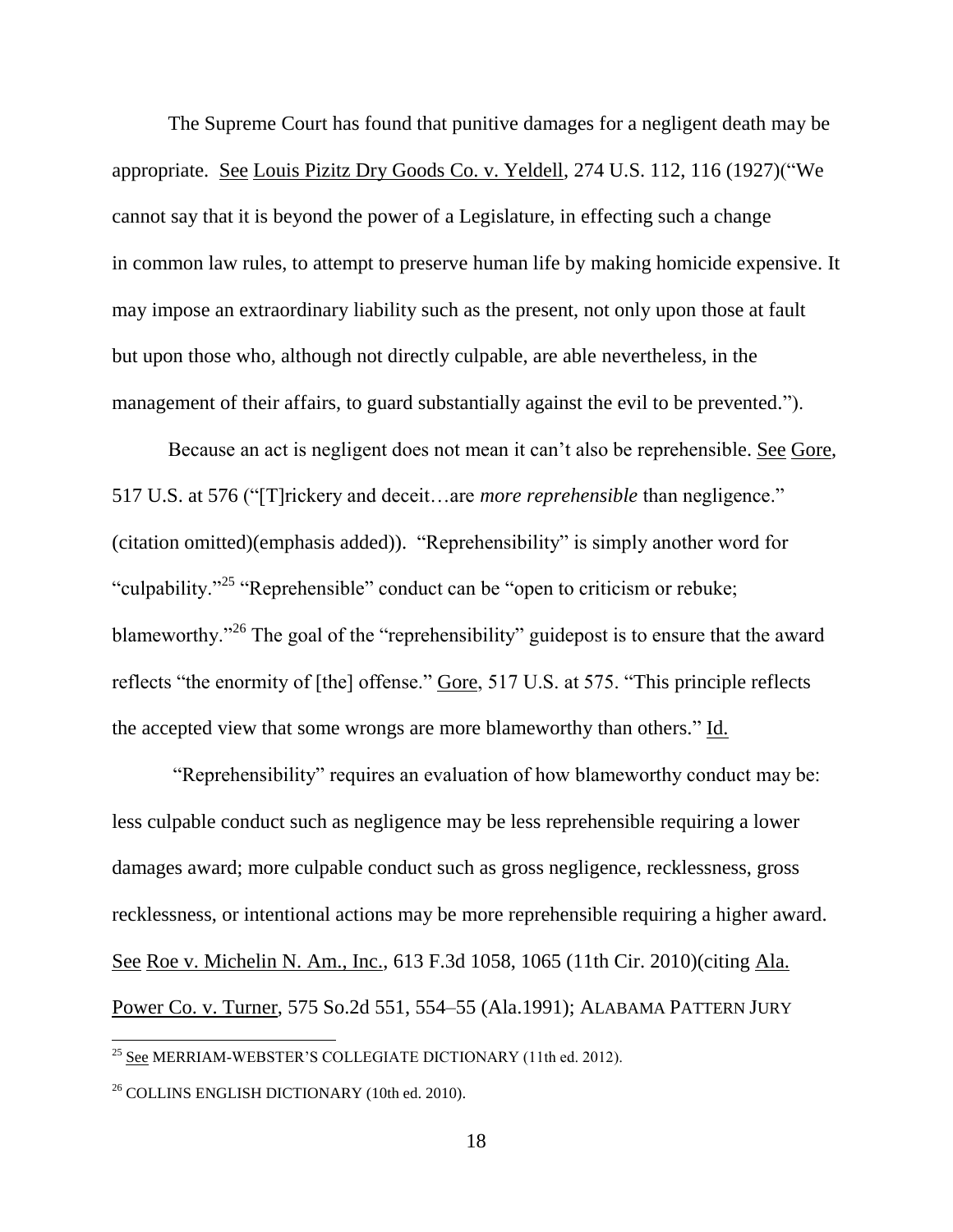INSTRUCTIONS: CIVIL 11A.28 (2d ed.))("In assessing punitive damages [under the Alabama wrongful death statute], the worse the defendant's conduct was, the greater the damages should be.").

This sort of evaluation is no different than what jurors and judges do all the time.<sup>27</sup> Juries evaluate how badly a defendant behaved and award damages accordingly. See, e.g., ALABAMA PATTERN JURY INSTRUCTIONS: CIVIL 11A.28 (2d ed.). In an analogous area of law—criminal sentencing—judges calculate punishments based on varying degrees of culpability.<sup>28</sup> Just as a street level illegal drug dealer may be considered less culpable than a ringleader, so too could a merely negligent legal drug producer be held less liable than a producer who intentional misrepresents risks about a drug.

### **2. Proportionality**

 $\overline{a}$ 

The defendants next argue that the second Gore guidepost cannot be applied because the wrongful death statute does not provide compensatory damages. Without compensatory damages, they claim, the court would be unable to gauge the reasonableness of the punitive damages based on a ratio of punitive to compensatory damages.

<sup>&</sup>lt;sup>27</sup> See also Pacific Mut. Life Ins. Co. v. Haslip, 499 U.S. 1, 20 (1991)("The discretion allowed under Alabama law in determining punitive damages is no greater than that pursued in many familiar areas of the law as, for example, deciding 'the best interests of the child,' or 'reasonable care,' or 'due diligence,' or appropriate compensation for pain and suffering or mental anguish. As long as the discretion is exercised within reasonable constraints, due process is satisfied.").

<sup>&</sup>lt;sup>28</sup> See Cooper Industries, Inc. v. Leatherman Tool Group, Inc., 532 U.S. 424, 433 (2001)("As in the criminal sentencing context, legislatures enjoy broad discretion in authorizing and limiting permissible punitive damages awards."); Pacific Mut. Life Ins. Co. v. Haslip, 499 U.S. 1, 22 (1991)("The standards provide for a rational relationship in determining whether a particular award is greater than reasonably necessary to punish and deter.").

While it is true that judges are bound to follow sentencing guidelines, they are still asked to make qualitative evaluations as part of the guideline application which are similar to the proportionality analysis.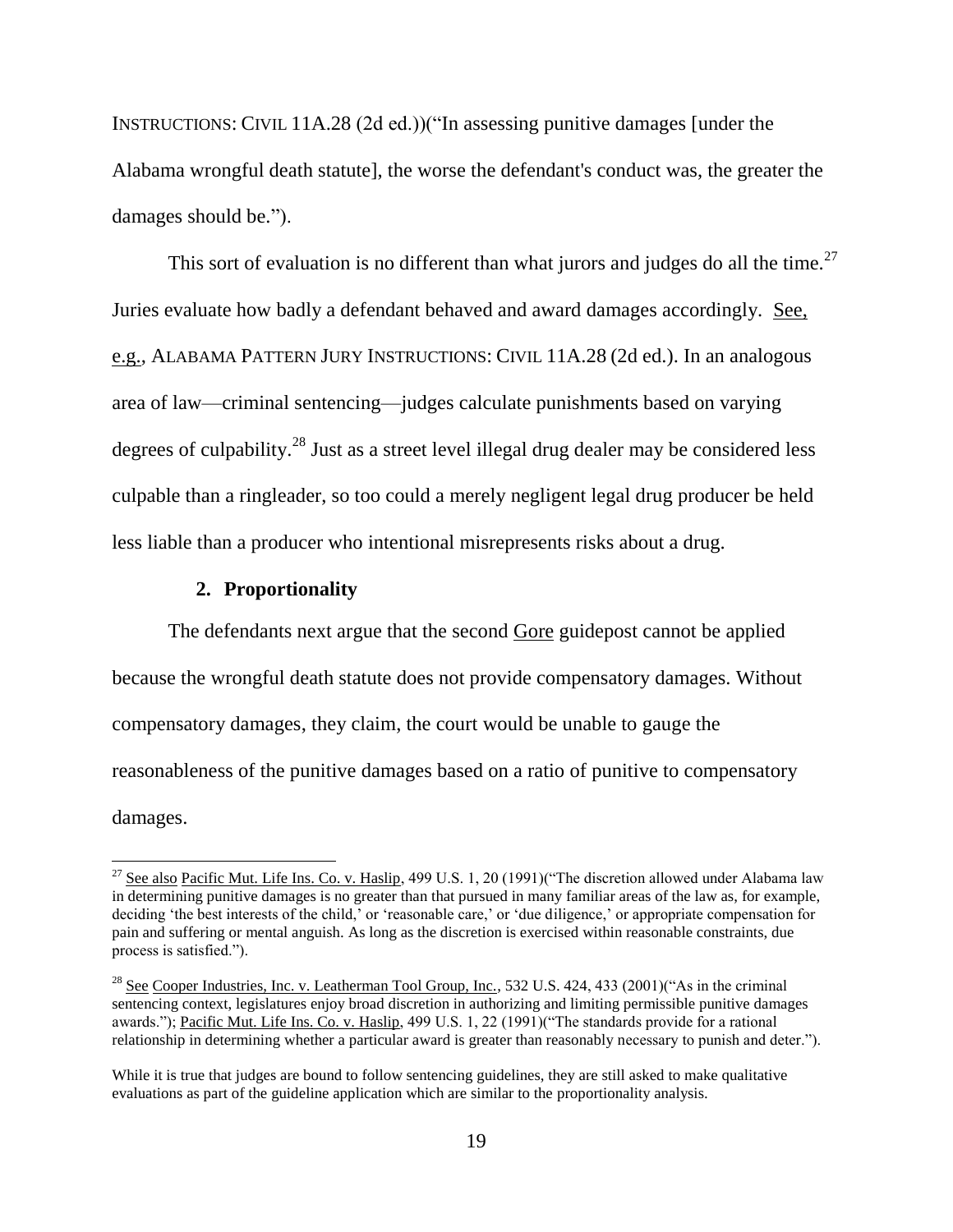The Supreme Court has offered the ratio of compensatory damages to punitive damages as an indicium of reasonableness. However, the Court has also repeatedly declined to formulate a "mathematical bright line" ratio for determining whether a particular punitive damages award was "grossly excessive." See Gore, 517 U.S. at 582-83 ("Once again, 'we return to what we said ... in Haslip: 'We need not, and indeed we cannot, draw a mathematical bright line between the constitutionally acceptable and the constitutionally unacceptable that would fit every case. We can say, however, that [a] general concer[n] of reasonableness ... properly enter[s] into the constitutional calculus.'" (citations omitted)). $^{29}$ 

I cannot say that the absence of a ratio would necessarily render the entire evaluation under the "guideposts" unconstitutional. While the Supreme Court has explained that punitive damages should bear a reasonable relationship to compensatory damages, this relationship is but one factor to consider.<sup>30</sup> Whether a punitive damages award is "grossly excessive" also depends upon many other things: the possible harm that could have resulted from the defendant's conduct, whether the conduct was carried out in

<sup>&</sup>lt;sup>29</sup> See also TXO Production Corp. v. Alliance Resources Corp., 509 U.S. 443, 456-58 (1993)("In the end, then, in determining whether a particular award is so 'grossly excessive' as to violate the Due Process Clause of the Fourteenth Amendment…we return to what we said two Terms ago in Haslip: 'We need not, and indeed we cannot, draw a mathematical bright line between the constitutionally acceptable and the constitutionally unacceptable that would fit every case.")(citations omitted); Gore, 517 U.S. at 582 ("Of course, we have consistently rejected the notion that the constitutional line is marked by a simple mathematical formula, even one that compares actual and potential damages to the punitive award."); Cooper Industries, Inc. v. Leatherman Tool Group, Inc., 532 U.S. 424, 434-35 (2001)("We have recognized that the relevant constitutional line is 'inherently imprecise'… rather than one 'marked by a simple mathematical formula'…" (citations omitted)); State Farm, 538 U.S. at 424-25 ("We decline again to impose a bright-line ratio which a punitive damages award cannot exceed.").

<sup>&</sup>lt;sup>30</sup> See TXO Production Corp., 509 U.S. at 459-60; Cooper Industries, 532 U.S. at 435 ("But in deciding whether that line has been crossed, we have focused on the same general criteria: the degree of the defendant's reprehensibility or culpability…; the relationship between the penalty and the harm to the victim caused by the defendant's actions…; and the sanctions imposed in other cases for comparable misconduct…" (citations omitted)).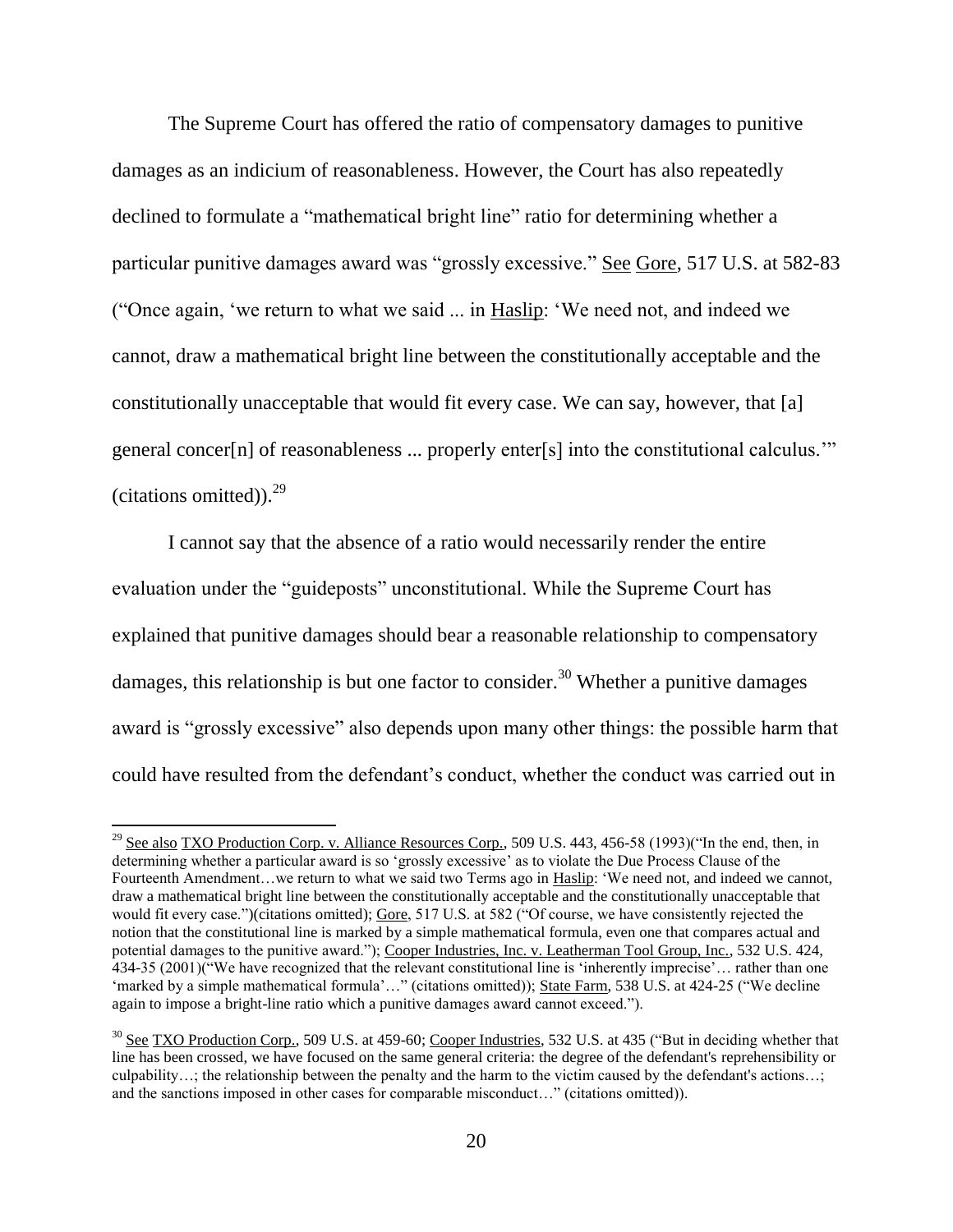bad faith, whether trickery was involved, and how much a defendant might have profited from his conduct. $31$ 

Even when a ratio can be used, the Supreme Court has explained that it may not always be useful in gauging how culpable a defendant's conduct may be. For example, conduct that is reckless but causes little actual harm may require a substantial punitive damages award to prevent future bad acts. See TXO Production Corp., 509 U.S. at 459- 60 ("For instance, a man wildly fires a gun into a crowd. By sheer chance, no one is injured and the only damage is to a \$10 pair of glasses. A jury reasonably could find only \$10 in compensatory damages, but thousands of dollars in punitive damages to teach a duty of care. We would allow a jury to impose substantial punitive damages in order to discourage future bad acts.")(citations and quotation marks omitted)).<sup>32</sup>

In this case, even if compensatory damages were available, they may not be an effective means for calculating punitive damages. The decedent was not working at the time she died.<sup>33</sup> She was employed for many years, but her health conditions made work increasingly difficult; she left the workforce several years before her death.<sup>34</sup> She was

 $\overline{a}$ 

 $31$  See TXO Production Corp., 509 U.S. at 462 ("The punitive damages award in this case is certainly large, but in light of the amount of money potentially at stake, the bad faith of petitioner, the fact that the scheme employed in this case was part of a larger pattern of fraud, trickery and deceit, and petitioner's wealth, we are not persuaded that the award was so 'grossly excessive' as to be beyond the power of the State to allow.").

 $32$  See also Mathias v. Accor Economy Lodging, Inc., 347 F.3d 672, 676-78 (7th Cir. 2003)(explaining when a single-digit ratio may not serve to punish defendant's behavior).

<sup>33</sup> See Plaintiff's Fact Sheet (Doc. No. 49-8, Ex. G.).

 $^{34}$  Id.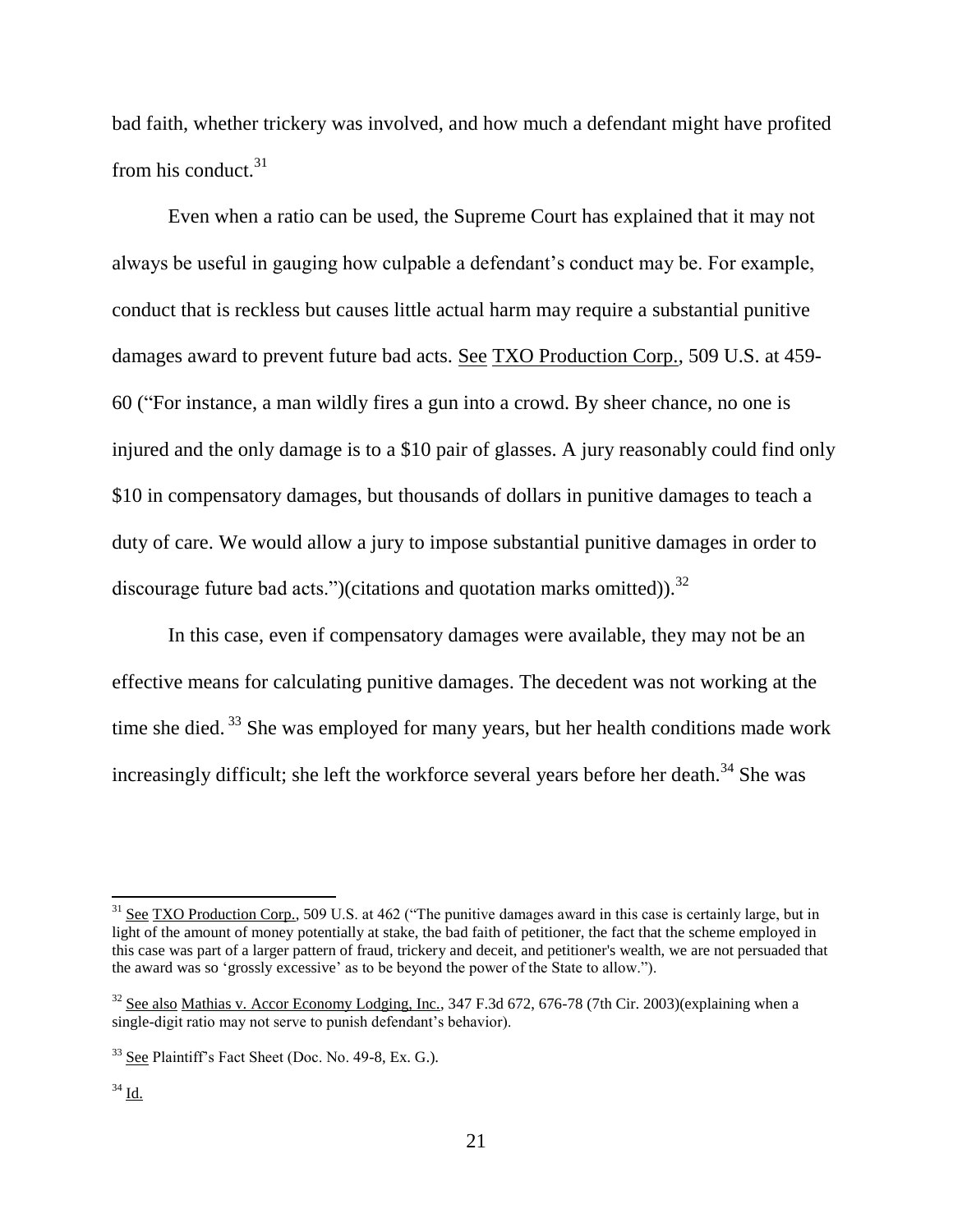unmarried and living with her sister.<sup>35</sup> She had no dependents. A superficial overview of the facts makes clear: she would be entitled to little or no compensatory damages.<sup>36</sup>

Assuming that the plaintiff has a valid wrongful death claim, she would only be able to recover some single-digit multiple of a small compensatory damages award, under the defendants' theory. She essentially would only be entitled to a small punitive damages award. Yet, if Ms. Hayes had died several years earlier, when she was working, she might be entitled to more punitive damages simply because her compensatory damages would be higher. Under either scenario, the defendants' conduct could have been the same. What the plaintiff's life circumstances are at the time she died should not drastically alter what punitive damages may be available, to prevent future deaths like hers. The defendants' conduct is the focus of a punitive damages analysis, not the plaintiff's.

This is exactly why Alabama has set its statute up in the way it has. It recognizes that one tort victim's life should not be valued any more than another victim's life when both were subject to the same conduct by a tortfeasor. There is an inherent unfairness to claiming one person's life is worth more than another. This principle is especially

 $35$  See R. Hayes Dep. at 191 (Doc. No. 49-10, Ex. J and Doc. No. 95, Ex. 1).

<sup>&</sup>lt;sup>36</sup> Comparing this potential outcome to that of a prior analogous action further makes the point. In Benedi v. McNeil-P.P.C., Inc., 66 F.3d 1378 (4<sup>th</sup> Cir. 1995), Anthony Benedi, a former special assistant to President George H.W. Bush, suffered severe liver damage after taking Extra Strength Tylenol with alcohol. Id. at 1381. See Associated Press, Tylenol User Wins \$8.8 Million From Lawsuit Over Liver Failure, Los Angeles Times, Oct. 21, 1994, *available at* http://articles.latimes.com/1994-10-21/news/mn-53051\_1\_tylenol-products. As a result, his liver and kidney failed almost to the point of death. Id. At that time, Tylenol did not contain warnings about the effects of its use with alcohol. Benedi brought suit against the makers of Tylenol claiming that the product did not warn of the risks of taking Extra Strength Tylenol with alcohol. Id. at 1382. Benedi was awarded \$7,850,000 in compensatory damages and \$1,000,000 in punitive damages. Id. To say that Ms. Hayes can recover substantially less punitive damages simply because she had a different job, educational background, etc. when she could have *actually* died as a result of the defendants' conduct would be illogical.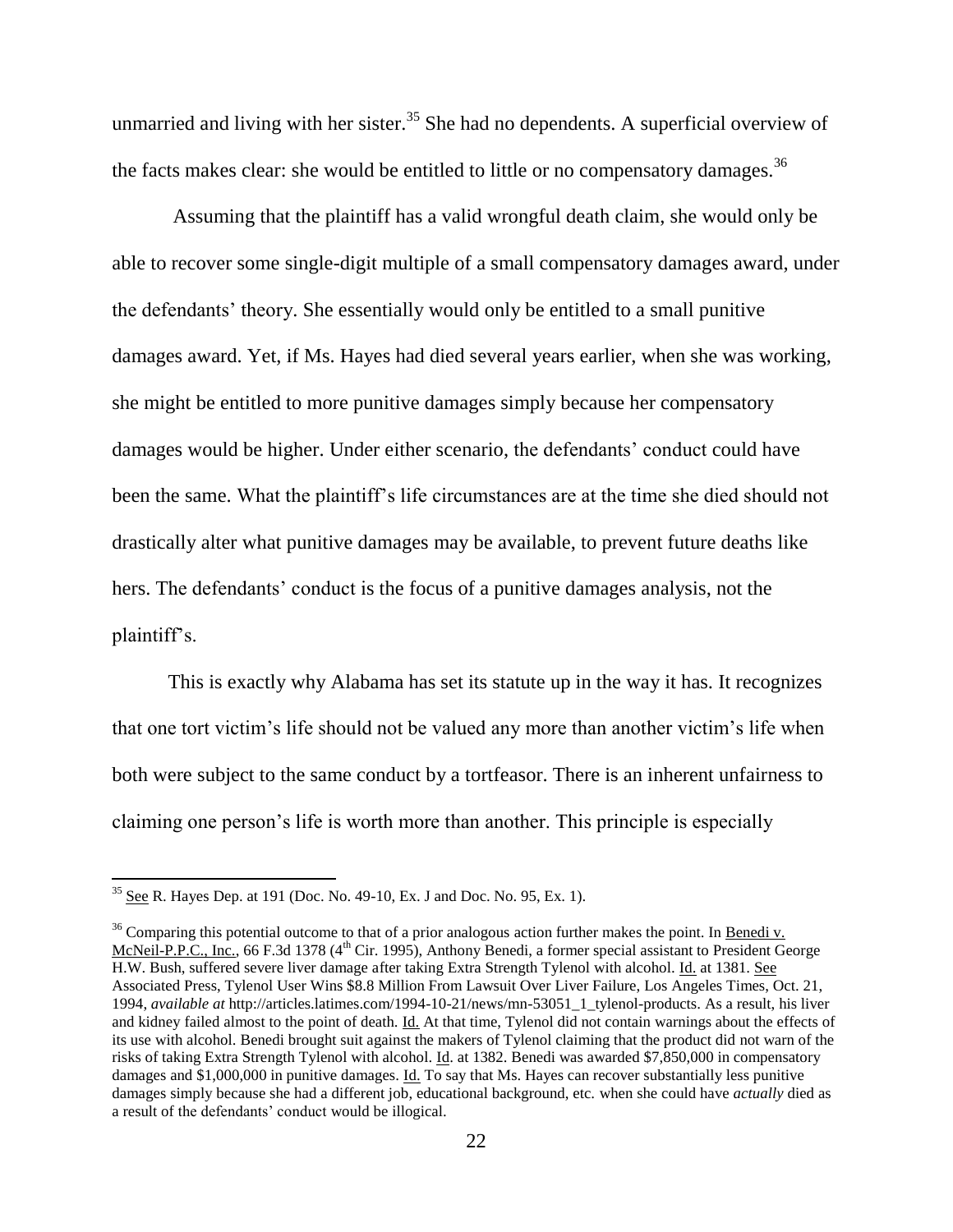important in this context. Those taking Extra Strength Tylenol for extended periods may be the ill, the elderly, the disabled, the vulnerable. Under our traditional measure of compensatory damages, these also may be the same people whose lives may be considered "less valuable." To say that the defendants' conduct should be any less punishable because it caused harm to someone more vulnerable seems illogical and goes against the goals of punitive damage awards.<sup>37</sup>

#### **e. The Alabama Wrongful Death Statute Is Not Facially Unconstitutional**

Punitive damage decisions require case-by-case analysis. "In our federal system, States necessarily have considerable flexibility in determining the level of punitive damages that they will allow in different classes of cases and in any particular case." BMW of N. Am. v. Gore, 517 U.S. 559, 568 (1996). "[A] jury imposing a punitive damages award must make a qualitative assessment based on a host of facts and circumstances unique to the particular case before it." TXO Production Corp. v. Alliance Resources Corp., 509 U.S. 443, 457 (1993). Whether a punitive damages award can be considered violative of due process can only be established through actual application of a punitive damages scheme. See Cooper Industries, Inc. v. Leatherman Tool Group, Inc., 532 U.S. 424, 436 (2001)(recognizing that "gross excessiveness" is a "fluid concept[]" which takes its "substantive content from the particular contexts in which the standard are being expressed; that because such concepts acquire content only through case-by-case application, independent review is necessary"). Like other concepts that are punitive in

 $37$  See BMW v. Gore, 517 U.S. 559, 567 (1996)(explaining how targeting the financially vulnerable in the context of economic injuries would be more reprehensible and warranting of higher punitives); State Farm Mut. Auto. Ins. Co. v. Campbell, 538 U.S. 408, 419 (2003)(same).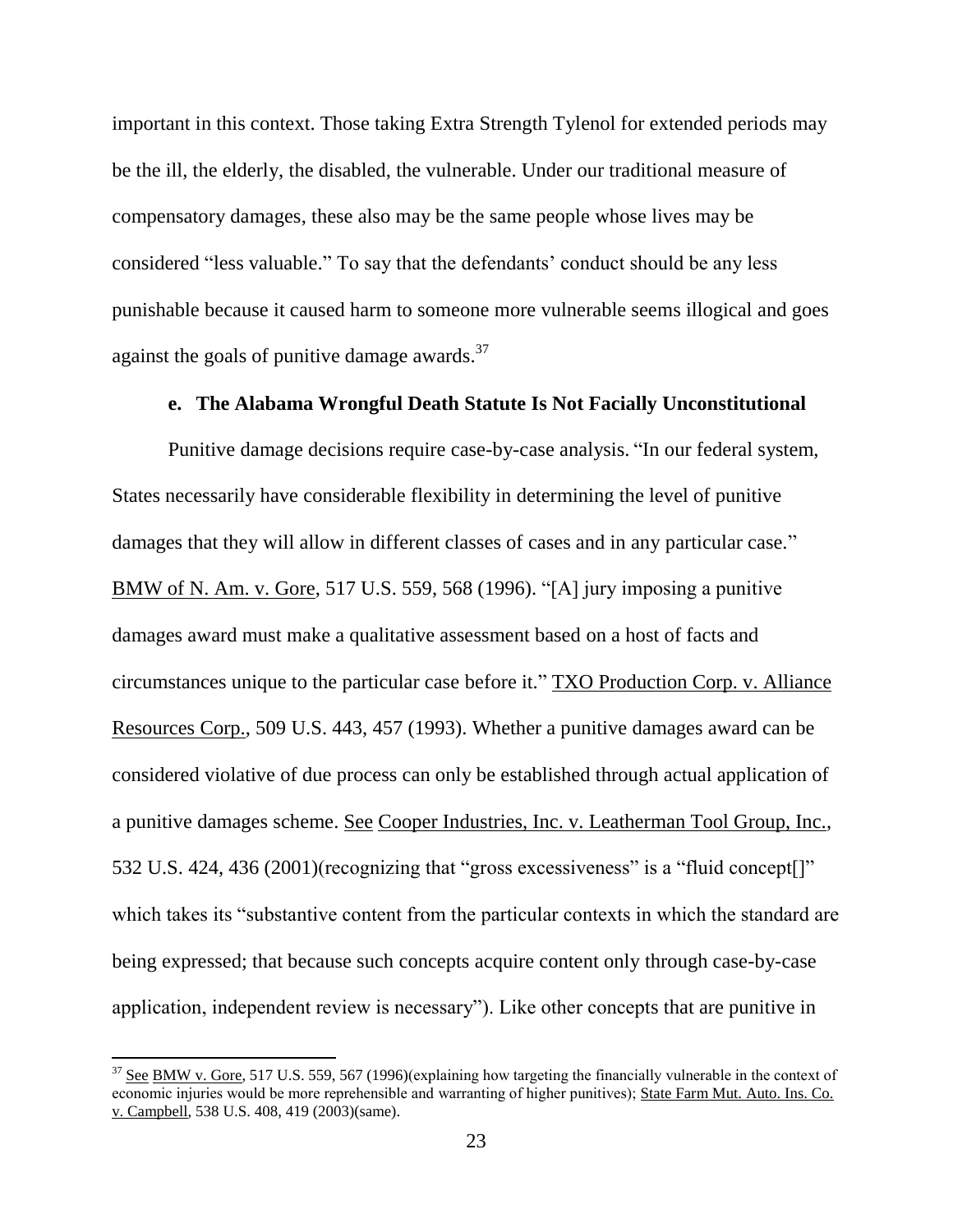nature—"reasonable suspicion" and "probable cause"—a determination of whether a punitive damages award is unconstitutional can only be done "as applied."

The Alabama Supreme Court has recognized that a ratio factor cannot be applied to wrongful death awards because the statute does not provide for compensatory damages.<sup>38</sup> The court has explained "one could say that it does not apply as a mathematical ratio, but, if one considers the purpose behind this factor, it applies in the sense of proportionality between the punitive-damages award and the harm that was caused or was likely to be caused by the defendants' conduct." Tillis Trucking Co., Inc. v. Moses, 748 So.2d 874, 889 (Ala. 1999). "[A] punitive-damages award in a wrongfuldeath case may nonetheless be compared and evaluated, though perhaps not in a strictly mathematical sense, by means of a 'proportional evaluation' of the awarded amount, the conduct of a defendant, and the resulting harm from that conduct."<sup>39</sup> Boudreaux v. <u>Pettaway,</u> 108 So.3d 486, 499 (Ala. 2012).<sup>40</sup>

l

<sup>&</sup>lt;sup>38</sup> See Cherokee Elec. Co-op. v. Cochran, 706 So.2d 1188, 1194 (Ala. 1997)("Alabama law allows no compensatory damages in a wrongful death case. This factor, therefore, does not apply here."); Lance, Inc. v. Ramanauskas, 731 So. 2d 1204, 1218 (Ala. 1999)("Because Alabama law does not allow the recovery of compensatory damages in a wrongful death case, this factor is not applicable. Until the legislature amends the wrongful-death statute to allow compensatory damages for economic loss or allows recovery for mental anguish as part of punitive damages, our task in assessing the appropriate punitive damages in a wrongful-death case will remain extremely difficult."); Boudreaux v. Pettaway, 108 So.3d 486, 498-99 (Ala. 2012)("Because Alabama's wrongful-death statute provides for only punitive damages, Alabama courts are unable to apply formulaically the pertinent Gore guidepost in examining the reasonableness of a punitive-damages award by comparing it to the compensatory-damages award.").

See also Exxon Shipping Co. v. Baker, 554 U.S. 471, 491-92 (2008)(explaining how one of the original historical justifications for punitive damages was "the need 'to compensate for intangible injuries, compensation which was not otherwise available under the narrow exception of compensatory damages prevalent at the time.'" (quoting Cooper Industries, Inc. v. Leatherman Tool Group, Inc., 532 U.S. 424, 437-38, n. 11 (2001)).

 $39$  The defendants argue that this approach is flawed because "[i]t requires the court alone to determine, as a matter of fact, the harm suffered by the plaintiff, since the jury is forbidden even to consider that question." Defendants' Motion, Doc. No. 47 at 16. The defendants claim that this would contradict the Supreme Court's determination in Cooper Industries that "actual damages suffered" is a question of fact for the jury. See 532 U.S. 424, 437 (2001). The defendants describe this "actual harm" as "the actual value of [the plaintiff's] life." The defendants imply that this would violate the Seventh Amendment. Under the wrongful death statute, the jury is not allowed to find this fact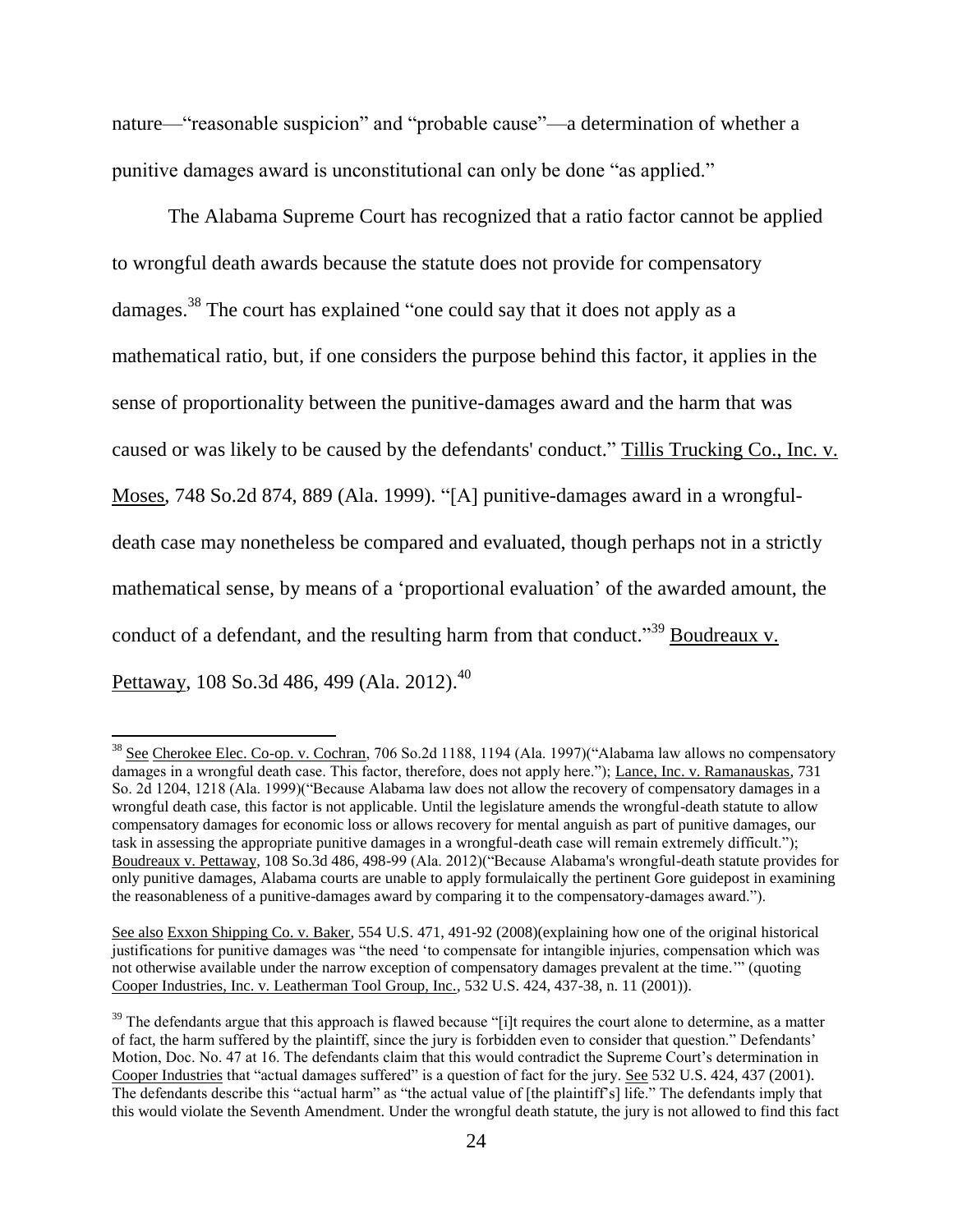Given the "full panoply of procedural protections" provided on post-verdict

review with the additional Gore guideposts, I cannot say that there is "no set of

circumstances  $\ldots$  under which the Act would be valid" under the Due Process Clause.<sup>41</sup>

Heffner v. Murphy, 745 F.3d 56, 65 (3d Cir. 2014)(citation and quotation mark omitted).

The Alabama wrongful death act is not facially unconstitutional.<sup>42</sup>

 $\overline{\phantom{a}}$ 

 $40$  In Boudreaux v. Pettaway, the defendant argued that damages awarded under the wrongful death statute were unconstitutional because they did not comply with Gore's directives on providing due process. 108 So.3d 486, 496- 99 (Ala. 2012). Relying on Tillis Trucking, Boudreaux again rejected the argument that the award was unconstitutional because the award was subject to a "proportionality review" by the court in determining if the award was proportionate to the conduct of the defendant and resulting harm. Id. at 499.

<sup>41</sup> The defendants argued during oral argument that Gore requires juries to use the guideposts to determine the appropriate punitive damages award. I do not read Gore as going that far. As the Supreme Court explained in State Farm, the application of the guideposts is a legal inquiry within the purview of the court, not a factual inquiry for the jury. "We reiterated the importance of these three guideposts in Cooper Industries and mandated appellate courts to conduct de novo review of a *trial court's application of them to the jury's award*." 538 U.S. 408, 418 (citing Cooper Industries, 532 U.S. 524)(emphasis added). I do not find this argument persuasive.

 $42$  The defendants implicitly argue that the punitive damages under the Alabama wrongful death statute are unconstitutional because they are uncapped. It is true that a jury's wide discretion in imposing punitive damages does risk a violation of constitutional due process. See Haslip, 499 U.S. at 18 (noting concern for "punitive damages") run wild"). However, "[a] basic principle of federalism is that each State may make its own reasoned judgment about what conduct is permitted or proscribed within its borders, and each State alone can determine what measure of punishment, if any, to impose on a defendant who acts within its jurisdiction." State Farm Mut. Auto. Ins. Co. v. Campbell, 538 U.S. 408, 416 (2003). See also Exxon Shipping Co. v. Baker, 554 U.S. 471, 506 (2008)(discussing the flaws of having a hard cap on punitive damages).

When a statute does not impose a cap on punitive damages, the method for determining punitive damages is considered to be "common law." See Haslip, 499 U.S. at 10 ("Without statutory (or at least common-law) standards for the determination of how large an award of punitive damages is appropriate in a given case, juries are left largely to themselves in making this important, and potentially devastating, decision...."). "Under the traditional commonlaw approach, the amount of the punitive award is initially determined by a jury instructed to consider the gravity of the wrong and the need to deter similar wrongful conduct. The jury's determination is then reviewed by trial and appellate courts to ensure that it is reasonable." Id. at 15.

because a human life cannot be measured in dollars. See Roe, 613 F.3d at 1065-66; Atkins v. Lee, 603 So. 2d 937, 942 (Ala. 1992)("Thus, in argument counsel must distinguish between the value of human life in general, as opposed to the value of a *particular* life—a distinction that is not always easy to articulate."); Estes Health Care Ctrs., Inc. v. Bannerman*,* 411 So. 2d 109, 113 (Ala. 1982)("The judicial interpretations of our wrongful death statute have developed this principle: While human life is incapable of translation into a compensatory measurement, the amount of an award of punitive damages may be measured by the gravity of the wrong done, the punishment called for by the act of the wrongdoer, and the need to deter similar wrongs in order to preserve human life."); Randall, *supra*, 60 ALA. L. REV. at 982. This, of course, relies on an assumption and a hypothetical. An argument of this type is better made on an "as-applied" constitutional challenge, when it is much clearer whether the judge has in fact invaded the territory of the jury.